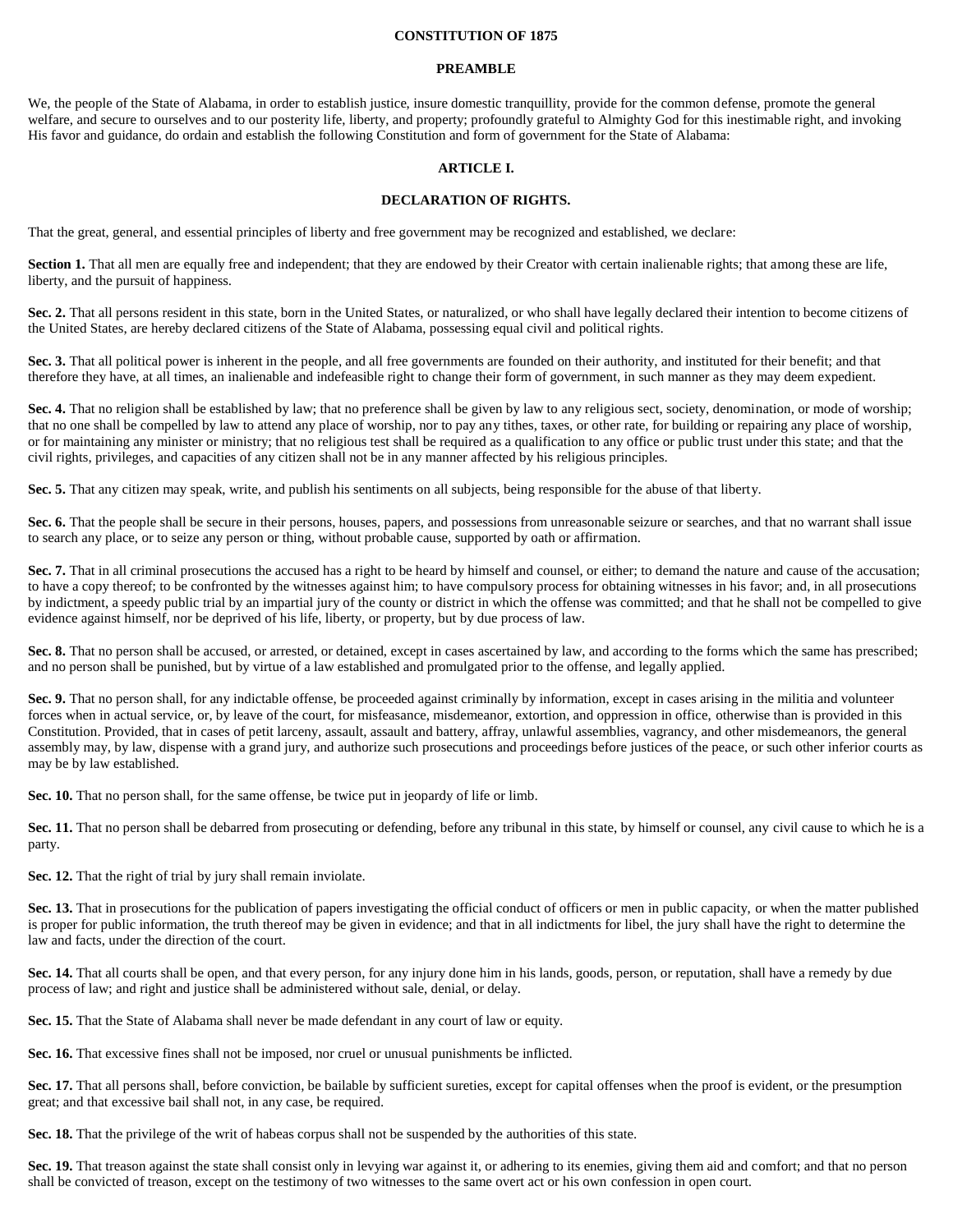**Sec. 20.** That no person shall be attainted of treason by the general assembly; and that no conviction shall work corruption of blood, or forfeiture of estate.

**Sec. 21.** That no person shall be imprisoned for debt.

**Sec. 22.** That no power of suspending laws shall be exercised, except by the general assembly.

Sec. 23. That no ex post facto law, or any law impairing the obligation of contracts, or making any irrevocable grants of special privileges or immunities, shall be passed by the general assembly.

Sec. 24. That the exercise of the right of eminent domain shall never be abridged, nor so construed as to prevent the general assembly from taking the property and franchises of incorporated companies, and subjecting them to public use the same as individuals; but private property shall not be taken or applied for public use, unless just compensation be first made therefor; nor shall private property be taken for private use, or for the use of corporations other than municipal, without the consent of the owner; provided, however, that the general assembly may, by law, secure to persons or corporations the right of way over the lands of other corporations, and by general laws provide for and regulate the exercise by persons and corporations of the rights herein reserved; but just compensation shall, in all cases, be first made to the owner. And provided, that the right of eminent domain shall not be so construed as to allow taxation, or forced subscription, for the benefit of railroads, or any other kind of corporations other than municipal, or for the benefit of any individual or association.

Sec. 25. That all navigable waters shall remain forever public highways, free to the citizens of the state and of the United States, without tax, impost, or toll; and that no tax, toll, impost, or wharfage shall be demanded or received from the owner of any merchandise or commodity, for the use of the shores, or any wharf erected on the shores, or in or over the waters of any navigable stream, unless the same be expressly authorized by law.

**Sec. 26.** That the citizens have a right in a peaceable manner to assemble together for the common good, and to apply to those invested with the power of government, for redress of grievances, or other purposes, by petition, address, or remonstrance.

**Sec. 27.** That every citizen has a right to bear arms in defense of himself and the state.

Sec. 28. That no standing army shall be kept up without the consent of the general assembly; and, in that case, no appropriation for its support shall be made for a longer term than one year; and the military shall, in all cases, and at all times, be in strict subordination to the civil power.

**Sec. 29.** That no soldier shall, in time of peace, be quartered in any house, without the consent of the owner; nor in time of war, but in a manner to be prescribed by law.

**Sec. 30.** That no title of nobility, or hereditary distinction, privilege, honor, or emolument, shall ever be granted or conferred in this state; and that no office shall be created, the appointment to which shall be for a longer time than during good behavior.

**Sec. 31.** That immigration shall be encouraged, emigration shall not be prohibited, and that no citizen shall be exiled.

**Sec. 32.** That temporary absence from the state shall not cause a forfeiture of residence once obtained.

**Sec. 33.** That no form of slavery shall exist in this state; and there shall be no involuntary servitude, otherwise than for the punishment of crime, of which the party shall have been duly convicted.

**Sec. 34.** The right of suffrage shall be protected by laws regulating elections, and prohibiting, under adequate penalties, all undue influences from power, bribery, tumult, or other improper conduct.

**Sec. 35.** The people of this state accept as final the established fact that from the federal Union there can be no secession of any state.

**Sec. 36.** Foreigners who are, or may hereafter become, bona fide residents of this state, shall enjoy the same right in respect to the possession, enjoyment, and inheritance of property, as native-born citizens.

**Sec. 37.** That the sole object and only legitimate end of government is to protect the citizen in the enjoyment of life, liberty, and property; and when the government assumes other functions, it is usurpation and oppression.

Sec. 38. No educational or property qualification for suffrage or office, nor any restraint upon the same on account of race, color, or previous condition of servitude, shall be made by law.

**Sec. 39.** That this enumeration of certain rights shall not impair or deny others retained by the people.

## **ARTICLE II.**

### **STATE AND COUNTY BOUNDARIES.**

Section 1. The boundaries of this state are established and declared to be as follows, that is to say: Beginning at the point where the thirty-first degree of north latitude crosses the Perdido river; thence east, to the western boundary line of the State of Georgia; thence along said line to the southern boundary line of the State of Tennessee; thence west, along the southern boundary line of the State of Tennessee, crossing the Tennessee river, and on to the second intersection of said river by said line; thence up said river to the mouth of Big Bear creek; thence by a direct line to the northwest corner of Washington county, in this state, as originally formed; thence southerly, along the line of the State of Mississippi, to the Gulf of Mexico; thence eastwardly, including all islands within six leagues of the shore, to the Perdido river; thence up the said river to the beginning.

Sec. 2. The boundaries of the several counties of this state, as heretofore established by law, are hereby ratified and confirmed. The general assembly may, by a vote of two-thirds of both houses thereof, arrange and designate boundaries for the several counties of this state, which boundaries shall not be altered, except by a like vote; but no new counties shall be hereafter formed of less extent than six hundred square miles; and no existing county shall be reduced to less extent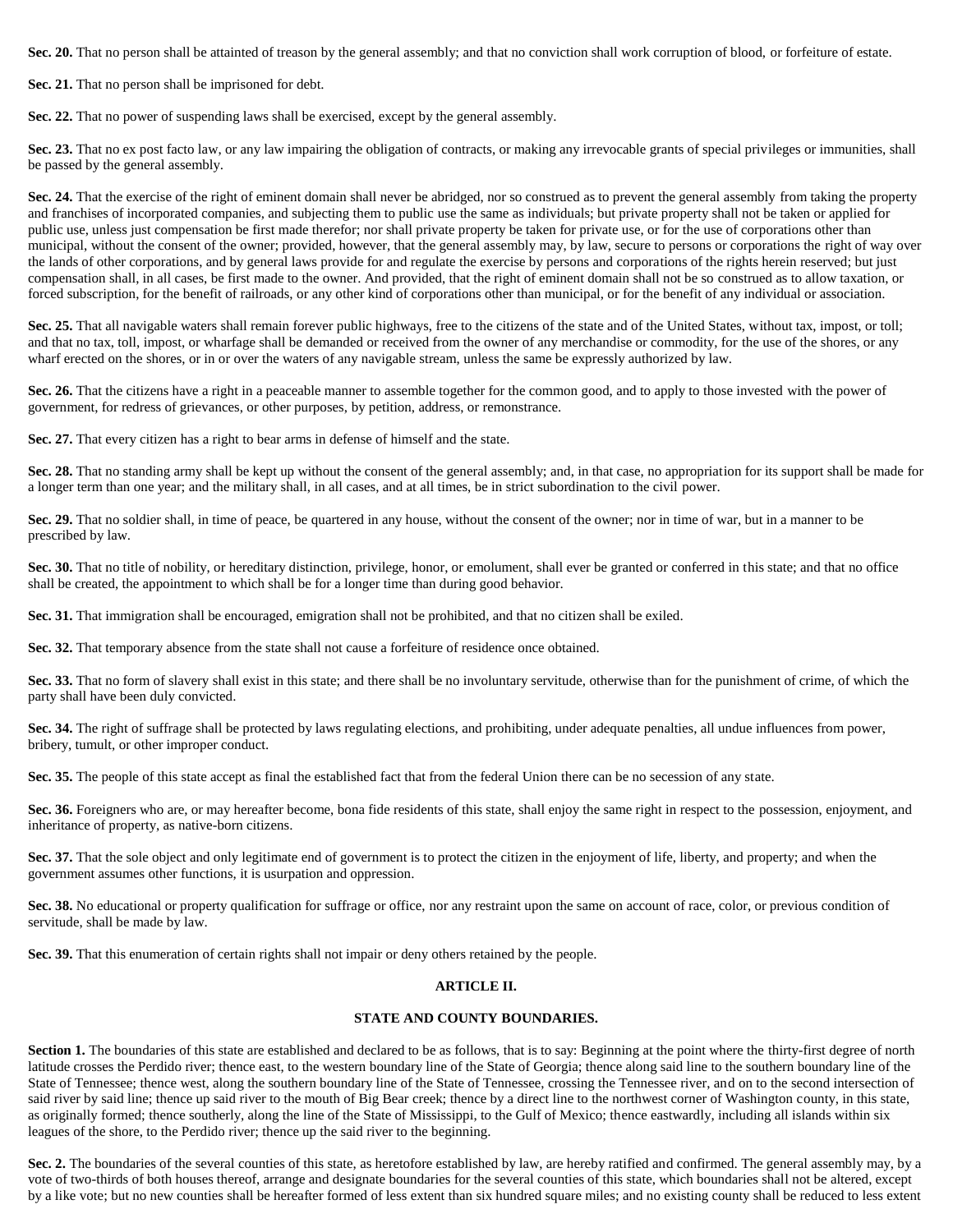than six hundred square miles, and no new county shall be formed which does not contain a sufficient number of inhabitants to entitle it to one representative, under the ratio of representation existing at the time of its formation, and leave the county or counties from which it is taken with the required number of inhabitants entitling such county or counties to separate representation.

### **ARTICLE III.**

# **DISTRIBUTION OF POWERS OF GOVERNMENT.**

**Section 1.** The powers of the government of the State of Alabama shall be divided into three distinct departments, each of which shall be confided to a separate body of magistracy, to wit: Those which are legislative, to one; those which are executive, to another; and those which are judicial, to another.

Sec. 2. No person, or collection of persons, being of one of those departments, shall exercise any power properly belonging to either of the others, except in the instances hereinafter expressly directed or permitted.

### **ARTICLE IV.**

### **LEGISLATIVE DEPARTMENT.**

Section 1. The legislative power of this state shall be vested in a general assembly, which shall consist of a senate and house of representatives.

Sec. 2. The style of the laws of this state shall be: "Be it enacted by the general assembly of Alabama." Each law shall contain but one subject, which shall be clearly expressed in its title, except general appropriation bills, general revenue bills, and bills adopting a Code, digest, or revision of statutes; and no law shall be revived, amended, or the provisions thereof extended or conferred, by reference to its title only; but so much thereof as is revived, amended, extended, or conferred shall be reenacted and published at length.

Sec. 3. Senators and representatives shall be elected by the qualified electors, on the first Monday in August, eighteen hundred and seventy-six; and one-half of the senators and all the representatives shall be elected every two years thereafter, unless the general assembly shall change the time of holding elections. The terms of office of the senators shall be four years, and that of the representatives two years, commencing on the day after the general election, except as otherwise provided in this Constitution.

**Sec. 4.** Senators shall be at least twenty-seven years of age, and representatives twenty-one years of age; they shall have been citizens and inhabitants of this state for three years, and inhabitants of their respective counties or districts one year next before their election, if such county or district shall have been so long established; but if not, then of the county or district from which the same shall have been taken; and they shall reside in their respective counties or districts during their terms of service.

**Sec. 5.** The general assembly shall meet biennially, at the capitol, in the senate chamber and in the hall of the house of representatives (except in cases of destruction of the capitol, or epidemics, when the governor may convene them at such place in the state as he may deem best) on the day specified in this Constitution, or on such other day as may be prescribed by law; and shall not remain in session longer than sixty days at the first session held under this Constitution, nor longer than fifty days at any subsequent session.

**Sec. 6.** The pay of the members of the general assembly shall be four dollars per day, and ten cents per mile in going to and returning from the seat of government, to be computed by the nearest usual route traveled.

Sec. 7. The general assembly shall consist of not more than thirty-three senators, and not more than one hundred members of the house of representatives; to be apportioned among the several districts and counties as prescribed in this Constitution.

Sec. 8. The senate, at the beginning of each regular session, and at such other times as may be necessary, shall elect one of its members president thereof; and the house of representatives, at the beginning of each regular session, shall elect one of its members as speaker; and the president of the senate and the speaker of the house of representatives shall hold their offices respectively until their successors are elected and qualified. Each house shall choose its own officers, and shall judge of the election, returns, and qualifications of its members.

Sec. 9. At the general election in the year eighteen hundred and seventy-six, senators shall be elected in the even numbered districts to serve for two years, and in the odd numbered districts to serve for four years, so that thereafter one-half the senators may be chosen biennially. Members of the house of representatives shall be elected at the general election every second year. The time of service of senators and representatives shall begin on the day after their election, except the terms of those elected in the year eighteen hundred and seventy-six, which shall not begin until the term of the present members shall have expired. Whenever a vacancy shall occur in either house, the governor for the time being shall issue a writ of election to fill such vacancy for the remainder of the term.

**Sec. 10.** A majority of each house shall constitute a quorum to do business; but a smaller number may adjourn from day to day, and may compel the attendance of absent members, in such manner, and under such penalties, as each house may provide.

**Sec. 11**. Each house shall have power to determine the rules of its proceedings, and to punish its members, or other persons, for contempt or disorderly behavior in its presence; to enforce obedience to its process; to protect its members against violence, or offers of bribes or corrupt solicitation; and, with the concurrence of two-thirds of either house, to expel a member, but not a second time for the same cause; and shall have all the powers necessary for the legislature of a free state.

**Sec. 12.** A member of either house expelled for corruption shall not thereafter be eligible to either house, and punishment for contempt or disorderly behavior shall not bar an indictment for the same offense.

Sec. 13. Each house shall keep a journal of its proceedings, and cause the same to be published immediately after its adjournment, excepting such parts as, in its judgment, may require secrecy; and the yeas and nays of the members of either house on any question shall, at the desire of one-tenth of the members present, be entered on the journals. Any member of either house shall have liberty to dissent from, or protest against, any act or resolution which he may think injurious to the public or an individual, and have the reasons for his dissent entered on the journals.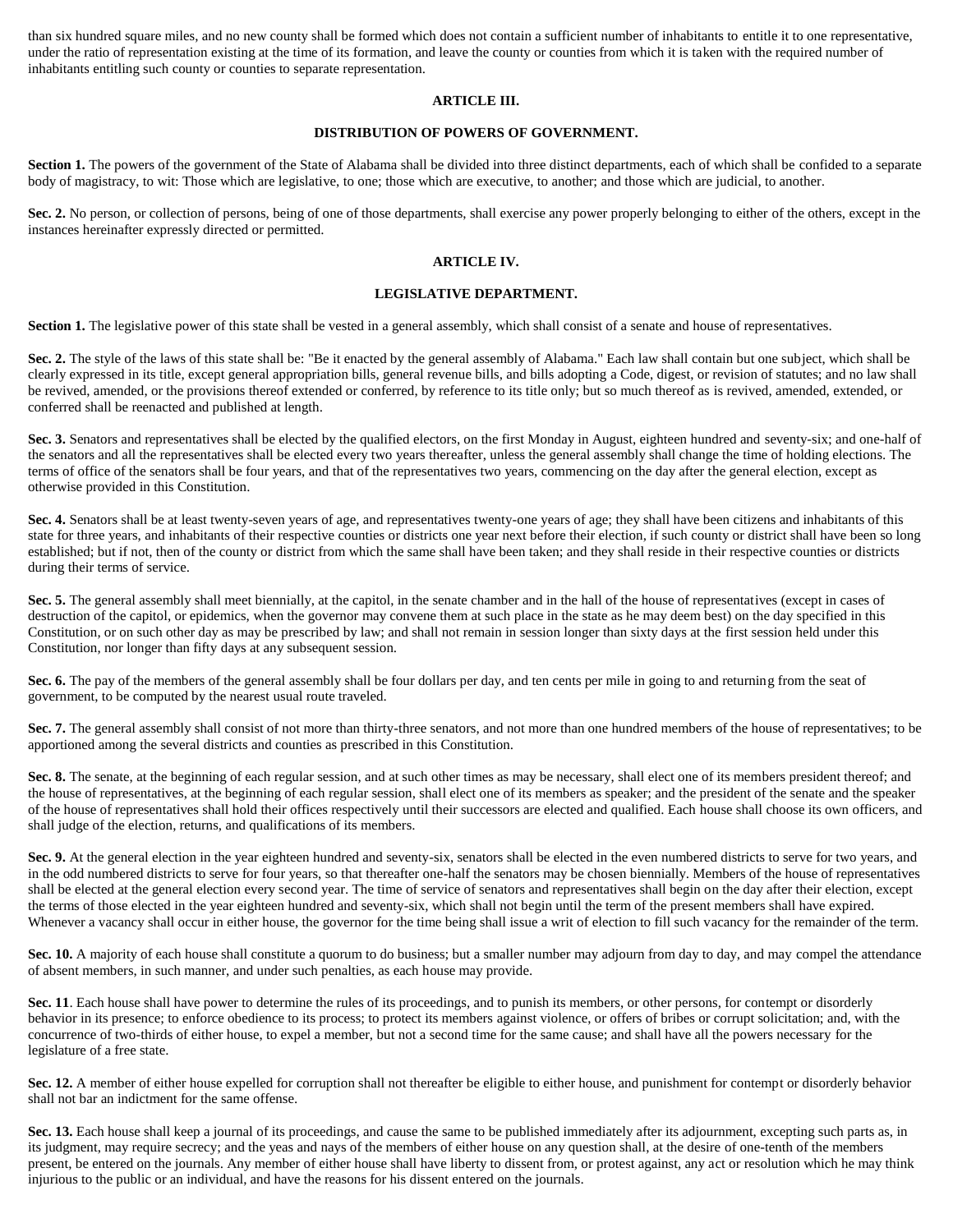**Sec. 14.** Members of the general assembly shall, in all cases, except treason, felony, violation of their oath of office, and breach of the peace, be privileged from arrest during their attendance at the session of their respective houses, and in going to and returning from the same; and for any speech or debate in either house, they shall not be questioned in any other place.

**Sec. 15.** The doors of each house shall be open, except on such occasions as, in the opinion of the house, may require secrecy.

Sec. 16. Neither house shall, without the consent of the other, adjourn for more than three days, nor to any other place than that in which they may be sitting.

Sec. 17. No senator or representative shall, during the term for which he shall have been elected, be appointed to any civil office of profit under this state, which shall have been created, or the emoluments of which shall have been increased during such term, except such offices as may be filled by election by the people.

**Sec. 18.** No person hereafter convicted of embezzlement of the public money, bribery, perjury, or other infamous crime, shall be eligible to the general assembly or capable of holding any office of trust or profit in this state.

Sec. 19. No law shall be passed except by bill, and no bill shall be so altered or amended on its passage through either house as to change its original purpose.

**Sec. 20.** No bill shall become a law until it shall have been referred to a committee of each house and returned therefrom.

Sec. 21. Every bill shall be read on three different days in each house; and no bill shall become a law unless, on its final passage, it be read at length, and the vote be taken by yeas and nays, the names of the members voting for and against the same be entered on the journals, and a majority of each house be recorded thereon as voting in its favor, except as otherwise provided in this Constitution.

**Sec. 22.** No amendment to bills by one house shall be concurred in by the other, except by a vote of a majority thereof, taken by yeas and nays, and the names of those voting for and against recorded upon the journals; and reports of committees of conference shall in like manner be adopted in each house.

Sec. 23. No special or local law shall be enacted for the benefit of individuals or corporations, in cases which are or can be provided for by a general law, or where the relief sought can be given by any court of this state; nor shall the operation of any general law be suspended by the general assembly for the benefit of any individual, corporation, or association.

**Sec. 24.** No local or special law shall be passed on a subject which can not be provided for by a general law, unless notice of the intention to apply therefor shall have been published in the locality where the matter or thing to be affected may be situated; which notice shall be at least twenty days prior to the introduction into the general assembly of such bill, and the evidence of such notice having been given shall be exhibited to the general assembly before such bill shall be passed; provided, that the provisions of this Constitution, as to special or local laws, shall not apply to public or educational institutions of or in this State, nor to industrial, mining, immigration, or manufacturing corporations or interests or corporations for constructing canals or improving navigable rivers or harbors of this state.

**Sec. 25.** The general assembly shall pass general laws, under which local and private interests shall be provided for and protected.

**Sec. 26.** The general assembly shall have no power to authorize lotteries or gift enterprises for any purpose, and shall pass laws to prohibit the sale of lottery or gift enterprise tickets, or tickets in any scheme in the nature of a lottery, in this state; and all acts, or parts of acts, heretofore passed by the general assembly of this state, authorizing a lottery or lotteries, and all acts amendatory thereof, or supplemental thereto, are hereby avoided.

Sec. 27. The presiding officer of each house shall, in the presence of the house over which he presides, sign all bills and joint resolutions passed by the general assembly, after the titles have been publicly read immediately before signing, and the fact of signing shall be entered on the journal.

**Sec. 28.** The general assembly shall prescribe by law the number, duties, and compensation of the officers and employes of each house; and no payment shall be made from the state treasury, or be in any way authorized to any person, except to an acting officer or employe, elected or appointed in pursuance of law.

Sec. 29. No bill shall be passed giving any extra compensation to any public officer, servant, or employe, agent, or contractor, after the service shall have been rendered, or contract made; nor shall any officer of the state bind the state to the payment of any sum of money but by authority of law.

**Sec. 30.** All stationery, printing, paper, and fuel used in the legislative and other departments of government, shall be furnished, and the printing, binding, and distribution of laws, journals, department reports, and all other printing and binding, and repairing and furnishing the halls and rooms used for the meetings of the general assembly and its committees, shall be performed under contract, to be given to the lowest responsible bidder below a maximum price, and under such regulations as shall be prescribed by law; no member or officer of any department of the government shall be in any way interested in such contracts, and all such contracts shall be subject to the approval of the governor, state auditor, and state treasurer.

**Sec. 31.** All bills for raising revenue shall originate in the house of representatives; but the senate may propose amendments, as in other bills.

**Sec. 32.** The general appropriation bill shall embrace nothing but appropriations for the ordinary expenses of the executive, legislative, and judicial departments of the state, interest on the public debt, and for the public schools; all other appropriations shall be made by separate bills, each embracing but one subject.

**Sec. 33.** No money shall be paid out of the treasury, except upon appropriations made by law, and on warrants drawn by the proper officer in pursuance thereof; and a regular statement and account of receipts and expenditures of all public moneys shall be published annually, in such manner as may be by law directed.

**Sec. 34.** No appropriation shall be made to any charitable or educational institution not under the absolute control of the state, other than normal schools, established by law for the professional training of teachers for the public schools of the state, except by a vote of two-thirds of all the members elected to each house.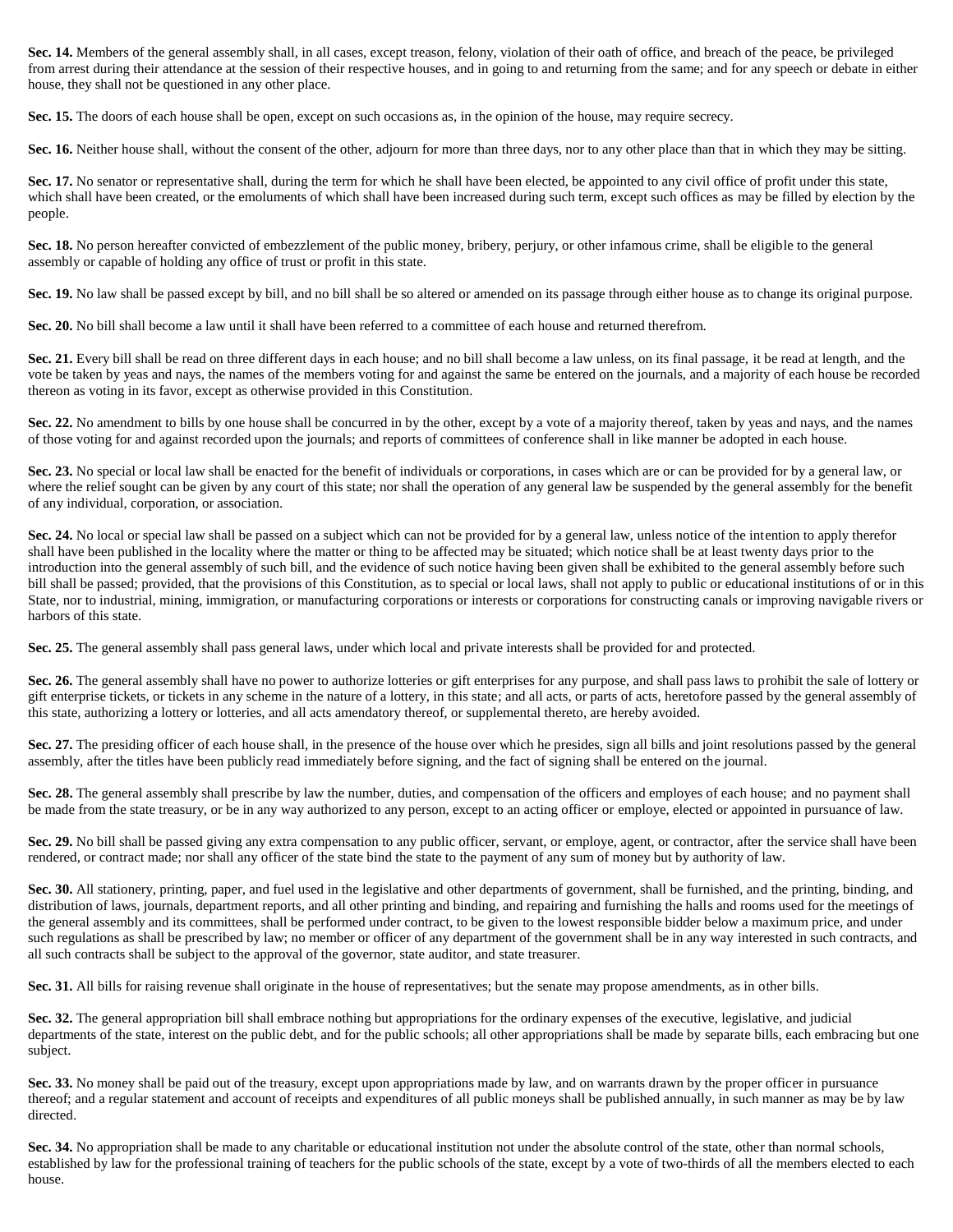Sec. 35. No act of the general assembly shall authorize the investment of any trust fund by executors, administrators, guardians, and other trustees, in the bonds or stock of any private corporation; and any such acts now existing are avoided, saving investments heretofore made.

Sec. 36. The power to change the venue, in civil and criminal causes, is vested in the courts, to be exercised in such manner as shall be provided by law.

**Sec. 37.** When the general assembly shall be convened in special session, there shall be no legislation upon subjects other than those designated in the proclamation of the governor calling such session.

**Sec. 38.** No state office shall be continued or created for the inspection or measuring of any merchandise, manufacture, or commodity; but any county or municipality may appoint such officers, when authorized by law.

**Sec. 39.** No act of the general assembly changing the seat of government of the state shall become a law until the same shall have been submitted to the qualified electors of the state at a general election, and approved by a majority of such electors voting on the same; and such act shall specify the proposed new location.

Sec. 40. A member of the general assembly who shall corruptly solicit, demand, or receive, or consent to receive, directly or indirectly, for himself, for another, from any company, corporation, or person, any money, office, appointment, employment, reward, thing of value or enjoyment, or of personal advantage, or promise thereof, for his vote or official influence, or for withholding the same; or with an understanding, expressed or implied, that his vote or official action shall be in any way influenced thereby; or who shall solicit or demand any such money or other advantage, matter, or thing aforesaid, for another, as the consideration of his vote or official influence, or for withholding the same; or shall give or withhold his vote or influence, in consideration of the payment or promise of such money, advantage, matter, or thing, to another shall be guilty of bribery within the meaning of this Constitution, and shall incur the disabilities provided thereby for such offense, and such additional punishment as is, or shall be, provided by law.

Sec. 41. Any person who shall, directly or indirectly, offer, give, or promise any money or thing of value, testimonial, privilege, or personal advantage, to any executive or judicial officer, or member of the general assembly, to influence him in the performance of any of his public or official duties, shall be guilty of bribery, and be punished in such manner as shall be provided by law.

Sec. 42. The offense of corrupt solicitation of members of the general assembly, or of public officers of this state, or of any municipal division thereof, and any occupation or practice of solicitation of such members, or officers, to influence their official action, shall be defined by law, and shall be punished by fine and imprisonment.

**Sec. 43.** A member of the general assembly, who has a personal or private interest in any measure or bill, proposed or pending before the general assembly, shall disclose the fact to the house of which he is a member, and shall not vote thereon.

**Sec. 44.** In all elections by the general assembly, the members shall vote viva voce, and the votes shall be entered on the journals.

Sec. 45. It shall be the duty of the general assembly to pass such laws as may be necessary and proper to decide differences by arbitrators, to be appointed by the parties who may choose that mode of adjustment.

**Sec. 46.** It shall be the duty of the general assembly, at its first session after the ratification of this Constitution, and within every subsequent period of ten years, to make provision by law for the revision, digesting, and promulgation of the public statutes of this state of a general nature, both civil and criminal.

**Sec. 47.** The general assembly shall pass such penal laws as they may deem expedient to suppress the evil practice of dueling.

**Sec. 48.** It shall be the duty of the general assembly to regulate by law the cases in which deductions shall be made from the salaries of public officers, for neglect of duty in their official capacities, and the amount of such deductions.

Sec. 49. It shall be the duty of the general assembly to require the several counties of this state to make adequate provision for the maintenance of the poor.

**Sec. 50.** The general assembly shall not have power to authorize any municipal corporation to pass any laws inconsistent with the general laws of this state.

Sec. 51. In the event of annexation of any foreign territory to this state, the general assembly shall enact laws extending to the inhabitants of the acquired territory all the rights and privileges which may be required by the terms of the acquisition, anything in this Constitution to the contrary notwithstanding.

Sec. 52. The general assembly shall not tax the property, real and personal, of the state, counties, or other municipal corporations, or cemeteries; nor lots in incorporated cities or towns, or within one mile of any city or town, to the extent of one acre, nor lots one mile or more distant from such cities or towns, to the extent of five acres, with the buildings thereon, when the same are used exclusively for religious worship, for schools, or for purposes purely charitable; nor such property, real or personal, to an extent not exceeding twenty-five thousand dollars in value, as may be used exclusively for agricultural or horticultural associations of a public character.

Sec. 53. The general assembly shall by law prescribe such rules and regulations as may be necessary to ascertain the value of personal and real property exempted from sale under legal process by this Constitution, and to secure the same to the claimant thereof as selected.

Sec. 54. The state shall not engage in works of internal improvement, nor lend money or its credit in aid of such; nor shall the state be interested in any private or corporate enterprise, or lend money or its credit to any individual, association, or corporation.

Sec. 55. The general assembly shall have no power to authorize any county, city, town, or other subdivision of this state, to lend its credit, or to grant public money or thing of value, in aid of, or to any individual, association, or corporation whatsoever, or to become a stockholder in any such corporation, association, or company, by issuing bonds, or otherwise.

**Sec. 56.** There can be no law of this state impairing the obligation of contracts by destroying or impairing the remedy for their enforcement; and the general assembly shall have no power to revive any right or remedy which may have become barred by lapse of time, or by any statute of this state.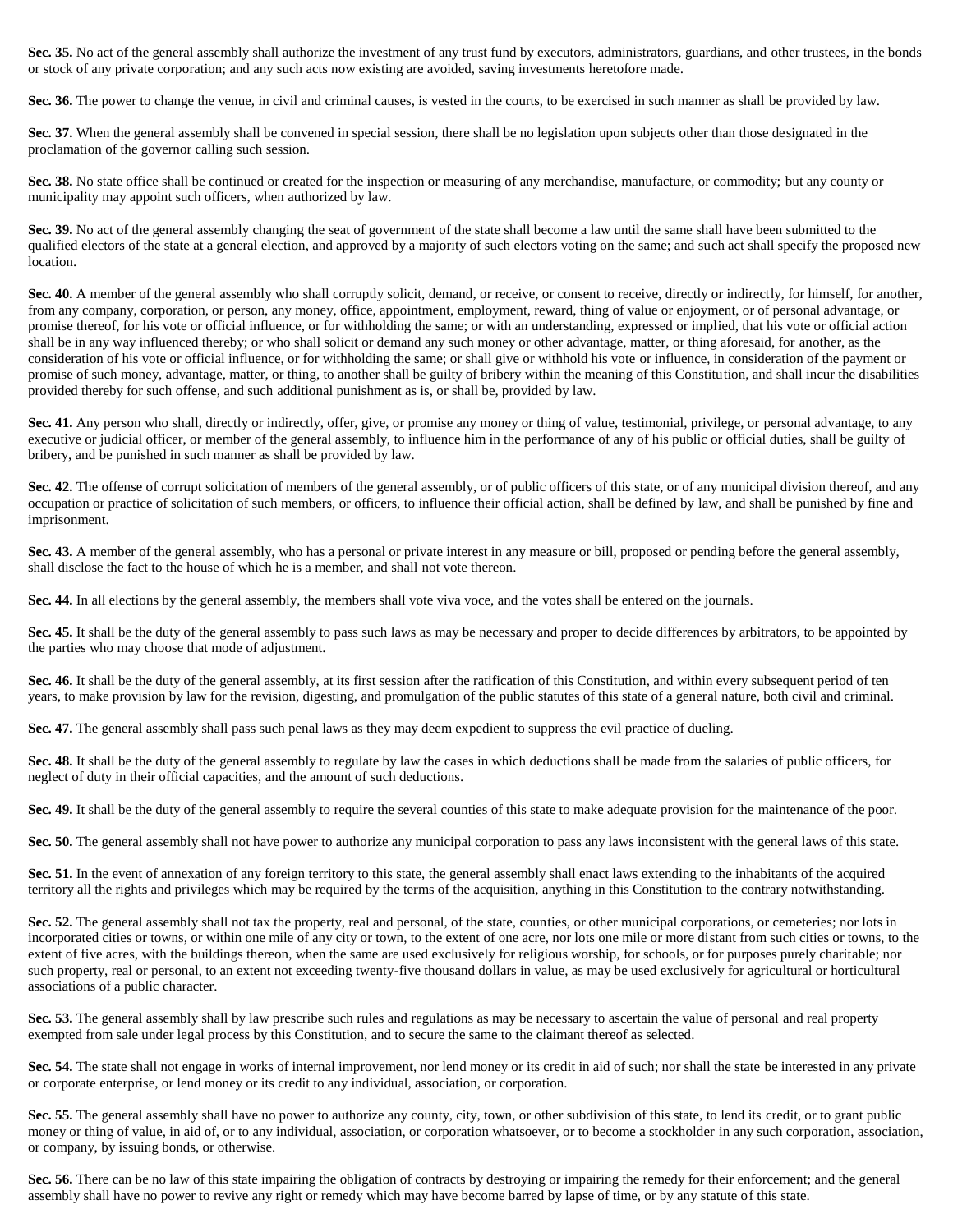#### **ARTICLE V.**

#### **EXECUTIVE DEPARTMENT.**

Section 1. The executive department shall consist of a governor, secretary of state, state treasurer, state auditor, attorney-general, and superintendent of education, and a sheriff for each county.

**Sec. 2.** The supreme executive power of this state shall be vested in a chief magistrate, who shall be styled "the governor of the State of Alabama."

Sec. 3. The governor, secretary of state, state treasurer, state auditor, and attorney-general shall be elected by the qualified electors of this state, at the same time and places appointed for the election of members of the general assembly.

Sec. 4. The returns of every election for governor, secretary of state, state auditor, state treasurer, and attorney-general shall be sealed up and transmitted by the returning officers to the seat of government, directed to the speaker of the house of representatives, who shall, during the first week of the session to which said returns shall be made, open and publish them in the presence of both houses of the general assembly in joint convention. The person having the highest number of votes for either of said offices shall be declared duly elected; but if two or more shall have an equal and the highest number of votes for the same office, the general assembly, by joint vote, without delay, shall choose one of said persons for said office. Contested elections for governor, secretary of state, state auditor, state treasurer, and attorney-general, shall be determined by both houses of the general assembly, in such manner as may be prescribed by law.

Sec. 5. The governor, secretary of state, state treasurer, state auditor, and attorney-general shall hold their respective offices for the term of two years from the time of their installation in office, and until their successors shall be elected and qualified.

Sec. 6. The governor shall be at least thirty years of age when elected, and shall have been a citizen of the United States ten years, and a resident citizen of this state at least seven years next before the day of his election.

Sec. 7. The governor, secretary of state, state treasurer, state auditor, and attorney-general shall reside at the seat of government of this state during the time they continue in office, except in case of epidemics; and they shall receive compensation for their services, which shall be fixed by law, and which shall not be increased or diminished during the term for which they shall have been elected.

**Sec. 8.** The governor shall take care that the laws be faithfully executed.

Sec. 9. The governor may require information in writing, under oath, from the officers of the executive department on any subject relating to the duties of their respective offices; and he may, at any time, require information in writing, under oath, from all officers and managers of state institutions, upon any subject relating to the condition, management, and expenses of their respective offices and institutions; and any such officer or manager who makes a false report, shall be guilty of perjury, and punished accordingly.

**Sec. 10.** The governor may, by proclamation, on extraordinary occasions, convene the general assembly at the seat of government, or at a different place, if, since their last adjournment, that shall have become dangerous from an enemy, or from infectious or contagious diseases; and he shall state specifically in such proclamation each matter concerning which the action of that body is deemed necessary.

Sec. 11. The governor shall, from time to time, give to the general assembly information of the state of the government, and recommend to their consideration such measures as he may deem expedient; and, at the commencement of each session of the general assembly, and at the close of his term of office, give information, by written message, of the condition of the state; and he shall account to the general assembly, as may be prescribed by law, for all moneys received and paid out by him, from any funds subject to his order, with the vouchers therefor; and he shall, at the commencement of each regular session, present to the general assembly estimates of the amount of money required to be raised by taxation for all purposes.

**Sec. 12.** The governor shall have power to remit fines and forfeitures, under such rules and regulations as may be prescribed by law, and after conviction, to grant reprieves, commutation of sentence, and pardons, except in cases of treason and impeachment; but pardons, in cases of murder, arson, burglary, rape, assault with intent to commit rape, perjury, forgery, bribery, and larceny, shall not relieve from civil and political disability, unless specifically expressed in the pardon. Upon conviction of treason, the governor may suspend the execution of the sentence, and report the same to the general assembly at the next regular session, when the general assembly shall either pardon, commute the sentence, direct its execution, or grant further reprieve. He shall communicate to the general assembly, at each regular session, each case of reprieve, commutation, or pardon granted, with his reasons therefor, stating the name and crime of the convict, the sentence, its date, and the date of the reprieve, commutation or pardon.

Sec. 13. Every bill which shall have passed both houses of the general assembly, shall be presented to the governor; if he approve, he shall sign it; but, if not, he shall return it with his objections to that house in which it shall have originated, who shall enter the objections at large upon the journals; and the house to which such bill shall be returned shall proceed to reconsider it; if, after such reconsideration, a majority of the whole number elected to that house shall vote for the passage of such bill, it shall be sent, with the objections, to the other house, by which it shall likewise be reconsidered; if approved by a majority of the whole number elected to that house, it shall become a law; but in such case the votes of both houses shall be determined by yeas and nays; and the names of the members voting for or against the bill shall be entered upon the journals of each house respectively. If any bill shall not be returned by the governor within five days (Sundays excepted), after it shall have been presented to him, the same shall be a law, in like manner as if he had signed it, unless the general assembly, by their adjournment, prevent its return, in which case it shall not be a law. And every vote, order, or resolution, to which the concurrence of both houses may be necessary (except questions of adjournment, and of bringing on elections by the two houses, and of amending this Constitution), shall be presented to the governor, and, before the same shall take effect, be approved by him, or, being disapproved, shall be repassed by both houses according to the rules and limitations prescribed in the case of a bill.

**Sec. 14.** The governor shall have power to disapprove of any item or items of any bill making appropriations of money, embracing distinct items; and the part or parts of the bill approved shall be the law, and the item or items disapproved shall be void, unless repassed according to the rules and limitations prescribed for the passage of other bills over the executive veto; and he shall, in writing, state specifically the item or items he disapproves.

Sec. 15. In case of the impeachment of the governor, his removal from office, death, refusal to qualify, resignation, absence from the state, or other disability, the president of the senate shall exercise all the power and authority appertaining to the office of governor, until the time appointed for the election of governor shall arrive, or until the governor who is absent or impeached, shall return or be acquitted, or other disability be removed; and if during such vacancy in the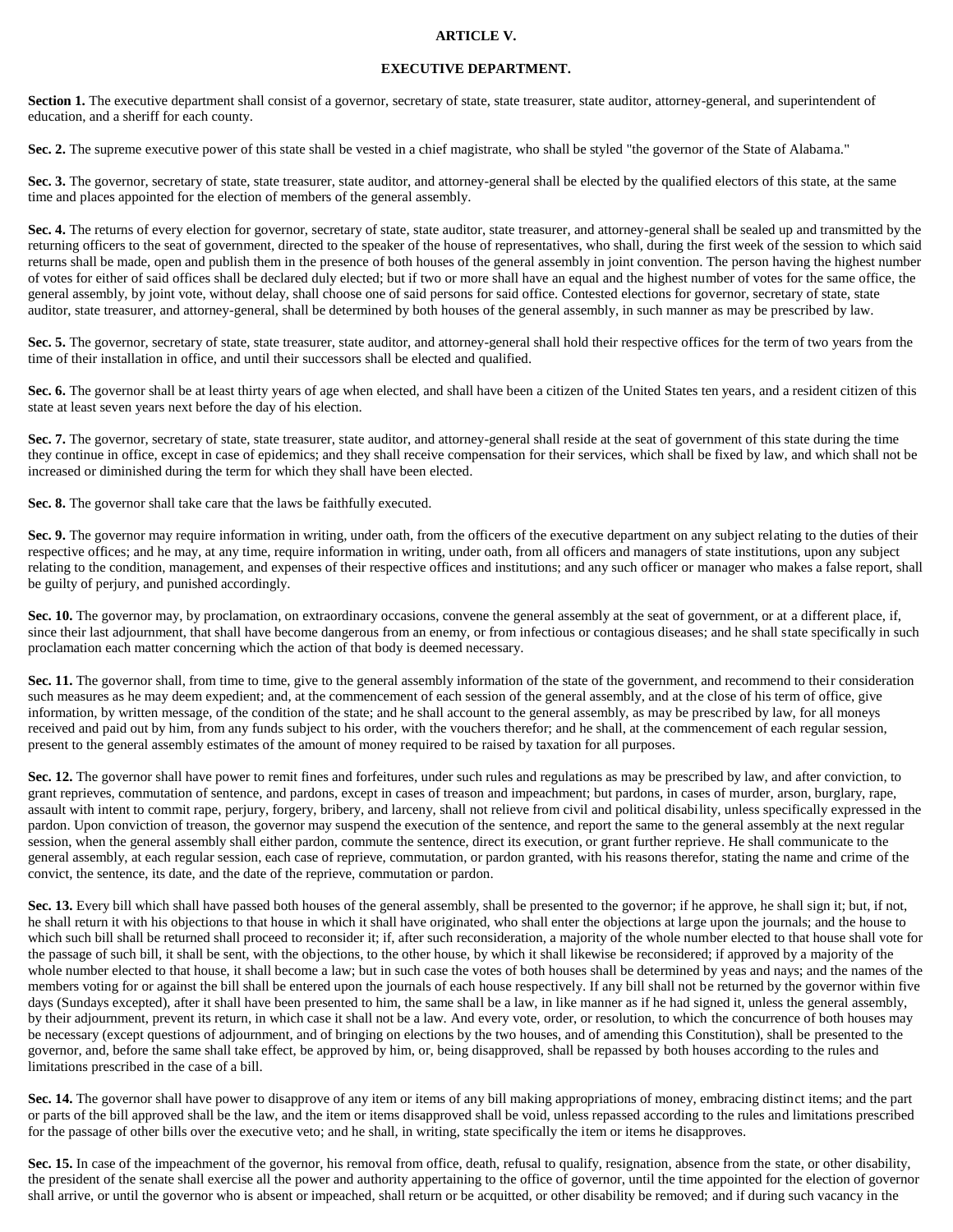office of governor the president of the senate shall be impeached, removed from office, refuse to qualify, die, resign, be absent from the state, or be under any other disability, the speaker of the house of representatives shall, in like manner, administer the government. If the governor shall be absent from the state over twenty days, the secretary of state shall notify the president of the senate, who shall enter upon the duties of governor; and if the governor and president of the senate shall both be absent from the state over twenty days, the secretary of state shall notify the speaker of the house of representatives; and in such case he shall enter upon and discharge the duties of governor, until the return of the governor or president of the senate.

Sec. 16. The president of the senate and speaker of the house of representatives shall, during the time they respectively administer the government, receive the same compensation which the governor would have received if he had been employed in the duties of his office; provided, that if the general assembly shall be in session during such absence, they, or either of them, shall receive no compensation as members of the general assembly while acting as governor.

Sec. 17. No person shall, at one and the same time, hold the office of governor of this state and any other office, civil or military, either under this state, the United States, or any other state or government, except as otherwise provided in this Constitution.

**Sec. 18.** The governor shall be commander-in-chief of the militia and volunteer forces of this state, except when they shall be called into the service of the United States, and he may call out the same to execute the laws, suppress insurrection, and repel invasion; but he need not command in person unless directed to do so by a resolution of the general assembly; and when acting in the service of the United States he shall appoint his staff, and the general assembly shall fix his rank.

Sec. 19. No person shall be eligible to the office of secretary of state, state treasurer, state auditor, or attorney-general, unless he shall have been a citizen of the United States at least seven years, and shall have resided in this state at least five years next preceding his election, and shall be at least twenty-five years old when elected.

**Sec. 20.** There shall be a great seal of the state, which shall be used officially by the governor; and the seal now in use shall continue to be used until another shall have been adopted by the general assembly. The said seal shall be called the "Great Seal of the State of Alabama."

Sec. 21. The secretary of state shall be the custodian of the seal of the state, and shall authenticate therewith all official acts of the governor, his approval of laws and resolutions excepted. He shall keep a register of the official acts of the governor, and, when necessary, shall attest them, and lay copies of the same, together with copies of all papers relative thereto, before either house of the general assembly, when required to do so, and shall perform such other duties as may be prescribed by law.

**Sec. 22.** All grants and commissions shall be issued in the name and by the authority of the State of Alabama, sealed with the great seal, and signed by the governor, and countersigned by the secretary of state.

**Sec. 23.** Should the office of secretary of state, state treasurer, state auditor, attorney-general, or superintendent of education become vacant for any cause specified in section fifteen of this article, the governor shall fill the vacancy, until the disability is removed, or a successor elected and qualified.

**Sec. 24.** The state treasurer, state auditor, and attorney-general shall perform such duties as may be prescribed by law. The state treasurer and state auditor shall, every year, at a time the general assembly may fix, make a full and complete report to the governor, showing all receipts and disbursements of revenue of every character, all claims audited and paid by the state, by items, and all taxes and revenue collected and paid into the treasury, and from what sources; and they shall make reports oftener on any matter pertaining to their office, if required to do so by the governor or the general assembly.

Sec. 25. The state auditor, state treasurer, and secretary of state, shall not, after the expiration of the terms of those now in office, receive to their use any fees, costs, perquisites of office, or compensation other than their salaries as prescribed by law; and all fees that may be payable by law, for any services performed by either of such officers, shall be paid in advance into the state treasury.

Sec. 26. A sheriff shall be elected in each county, by the qualified electors thereof, who shall hold his office for the term of four years, unless sooner removed, and shall be ineligible to such office as his own successor. Provided, that sheriffs elected on the first Monday in August, 1877, or at such other time as may be prescribed by law for the election in that year, shall hold their offices for the term of three years, and until their successors shall be elected and qualified. In the year 1880, at the general election for members to the general assembly, sheriffs shall be elected for four years as herein provided. Vacancies in the office of sheriff shall be filled by the governor, as in other cases; and the person appointed shall continue in office until the next general election in the county for sheriff, as provided by law.

## **ARTICLE VI.**

### **JUDICIAL DEPARTMENT.**

Section 1. The judicial power of the state shall be vested in the senate sitting as a court of impeachment, a supreme court, circuit courts, chancery courts, courts of probate, such inferior courts of law and equity, to consist of not more than five members, as the general assembly may from time to time establish, and such persons as may be by law invested with powers of a judicial nature.

**Sec. 2.** Except in cases otherwise directed in the Constitution, the supreme court shall have appellate jurisdiction only, which shall be coextensive with the state, under such restrictions and regulations, not repugnant to this Constitution, as may from time to time be prescribed by law; provided, that said court shall have power to issue writs of injunction, habeas corpus, quo warranto, and such other remedial and original writs as may be necessary to give it a superintendence and control of inferior jurisdictions.

**Sec. 3.** The supreme court shall be held at the seat of government, but if that shall become dangerous from any cause, it may adjourn to a different place.

**Sec. 4.** The state shall be divided by the general assembly into convenient circuits, not to exceed eight in number, unless increased by a vote of two-thirds of the members of each house of the general assembly, and no circuit shall contain less than three nor more than twelve counties; and for each circuit there shall be chosen a judge, who shall, for one year next preceding his election, and during his continuance in office, reside in the circuit for which he is elected.

**Sec. 5.** The circuit court shall have original jurisdiction in all matters, civil and criminal, within the state, not otherwise excepted in this Constitution; but in civil cases only when the matter or sum in controversy exceeds fifty dollars.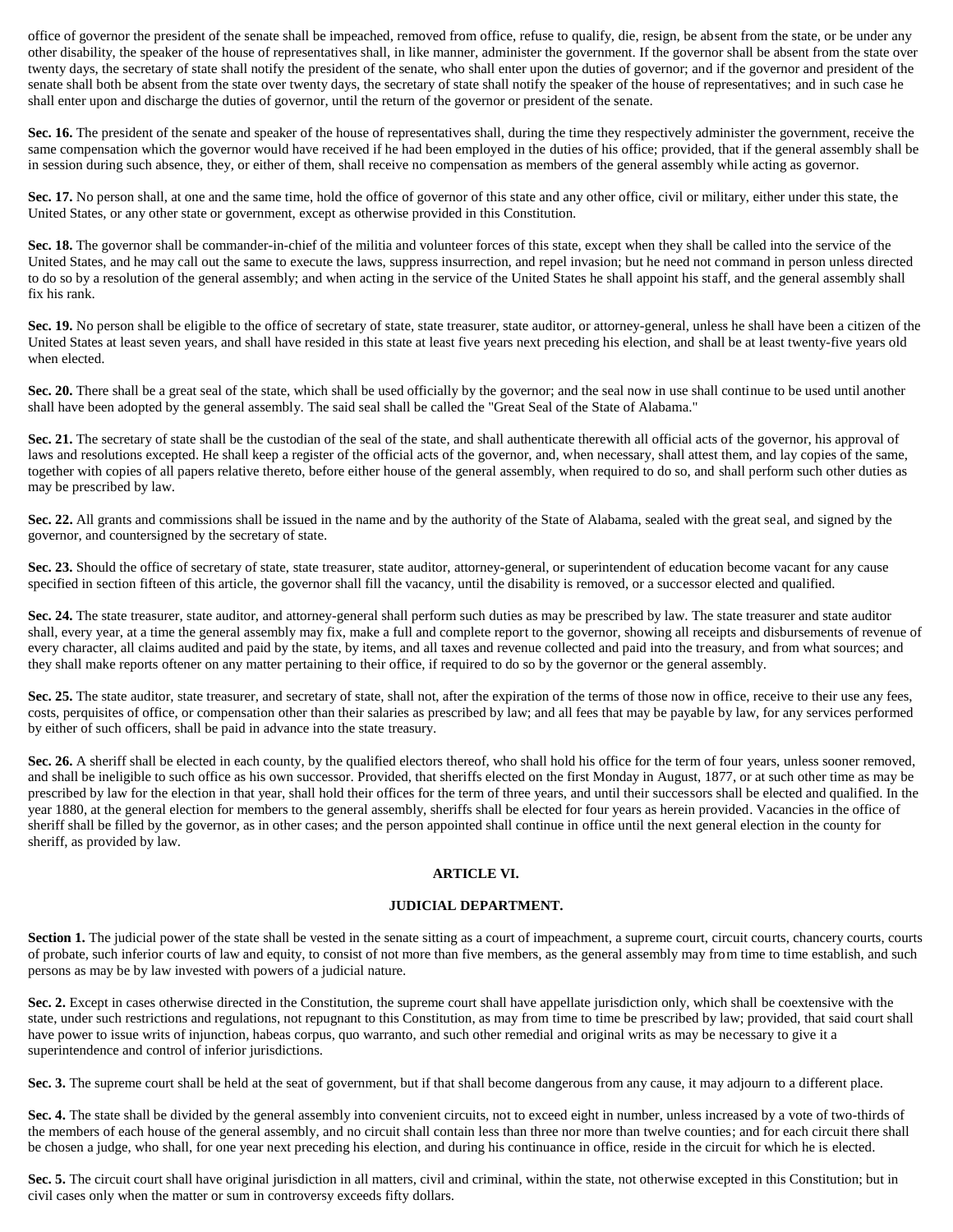Sec. 6. A circuit court shall be held in each county in the state at least twice in every year, and the judges of the several circuits may hold courts for each other, when they deem it expedient, and shall do so when directed by law; provided, that the judges of the several circuit courts shall have power to issue writs of injunction returnable into courts of chancery.

**Sec. 7.** The general assembly shall have power to establish a court or courts of chancery, with original and appellate jurisdiction. The state shall be divided by the general assembly into convenient chancery divisions, not exceeding three in number, unless an increase shall be made by a vote of two-thirds of each house of the general assembly, taken by yeas and nays and entered upon the journals, and the divisions shall be divided into districts; and for each division there shall be a chancellor, who shall, at the time of his election or appointment, and during his continuance in office, reside in the division for which he shall have been elected or appointed.

Sec. 8. A chancery court shall be held in each district, at a place to be fixed by law, at least once in each year; and the chancellors may hold courts for each other, when they deem it necessary.

**Sec. 9.** The general assembly shall have power to establish in each county within the state a court of probate, with general jurisdiction for the granting of letters testamentary and of administration, and for orphans' business.

Sec. 10. The judges of the supreme court, circuit courts, and chancellors shall, at stated times, receive for their services a compensation which shall not be diminished during their official terms; but they shall receive no fees or perquisites, nor hold any office (except judicial offices) of profit or trust under this state or the United States, or any other power, during the term for which they have been elected.

**Sec. 11.** The supreme court shall consist of one chief justice and such number of associate justices as may be prescribed by law.

Sec. 12. The chief justice and associate justices of the supreme court, judges of the circuit courts, and chancellors shall be elected by the qualified electors of the state, circuits, counties, and chancery divisions, for which such courts may be established, at such times as may be prescribed by law.

**Sec. 13.** The judges of such inferior courts of law and equity as may be by law established, shall be elected or appointed in such mode as the general assembly may prescribe.

Sec. 14. The judges of the supreme court, circuit courts, and chancellors, and the judges of city courts, shall have been citizens of the United States and of this state for five years next preceding their election or appointment, and shall be not less than twenty-five years of age, and learned in law.

Sec. 15. The chief justice and associate justices of the supreme court, circuit judges, chancellors, and probate judges, shall hold office for the term of six years, and until their successors are elected or appointed and qualified; and the right of such judges and chancellors to hold their offices for the full term hereby prescribed shall not be affected by any change hereafter made by law in any circuit, division, or county, or in the mode or time of election.

Sec. 16. The judges of the supreme court shall, by virtue of their offices, be conservators of the peace throughout the state; the judges of the circuit courts, within their respective circuits, and the judges of the inferior courts, within their respective jurisdictions, shall, in like manner, be conservators of the peace.

Sec. 17. Vacancies in the office of any of the judges or chancellors of this state shall be filled by appointment by the governor; and such appointee shall hold his office for the unexpired term, and until his successor is elected or appointed and qualified.

Sec. 18. If in any case, civil or criminal, pending in any circuit, chancery, or city court in this state, the presiding judge or chancellor shall, for any legal cause, be incompetent to try, hear, or render judgment in such cause, the parties or their attorneys of record, if it be a civil case, or the solicitor or other prosecuting officer, and the defendant or defendants, if it be a criminal case, may agree upon some disinterested person practicing in the court and learned in the law, to act as special judge or chancellor, to sit as a court, and to hear, decide, and render judgment in the same manner and to the same effect as a judge of the circuit or city court, or chancellor sitting as a court might do in such case. If the case be a civil one, and the parties or their attorneys of record do not agree, or if the case be a criminal one, and the prosecuting officer and the defendant or defendants do not agree upon a special judge or chancellor, or if either party in a civil cause is not represented in court, the clerk of the circuit or city court, or register in chancery, of the court in which said cause is pending, shall appoint the special judge or chancellor, who shall preside, try, and render judgment as in this section provided.

Sec. 19. The general assembly shall have power to provide for the holding of circuit and chancery courts in this state, when the judges or chancellors thereof fail to attend regular terms.

**Sec. 20.** No judge of any court of record in this state shall practice law in any of the courts of this state or of the United States.

Sec. 21. Registers in chancery shall be appointed by the chancellors of the divisions, and shall hold office during the term of the chancellor making such appointment; and such registers shall receive as compensation for their services only such fees and commissions as may be specifically prescribed by law.

Sec. 22. A clerk of the supreme court shall be appointed by the judges thereof, and shall hold office during the term of the judges making the appointment; and clerks of such inferior courts as may be established by law shall be appointed by the judges thereof, and shall hold office during the term of the judge making such appointment.

Sec. 23. Clerks of the circuit court shall be elected by the qualified electors in each county for the term of six years. Vacancies in such office shall be filled by the governor for the unexpired term.

**Sec. 24.** The clerk of the supreme court and registers in chancery may be removed from office by the judges of the supreme court and chancellors, respectively, for cause, to be entered at length upon the records of the court.

Sec. 25. A solicitor for each judicial circuit shall be elected by joint ballot of the general assembly, who shall be learned in the law, and who shall, at the time of his election, and during his continuance in office, reside in the circuit for which he is chosen, and whose term of office shall be for six years; provided, that the general assembly, at the first session thereof after the ratification of this Constitution, shall, by joint ballot, elect a solicitor for each judicial circuit of the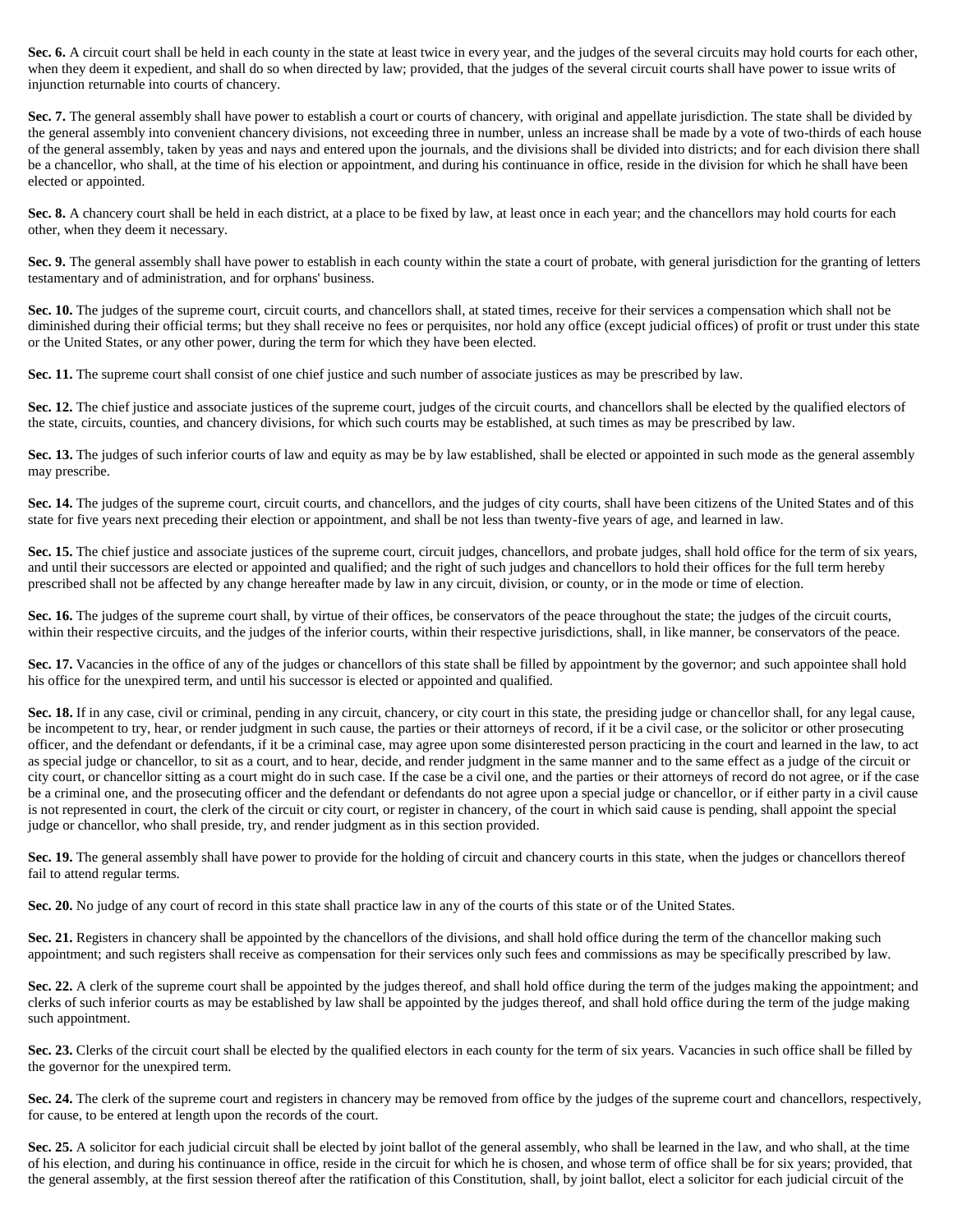state, whose term of office shall begin on Tuesday after the first Monday in November, eighteen hundred and seventy-six, and continue for four years; and provided, that the general assembly may, when necessary, provide for the election or appointment of county solicitors.

**Sec. 26.** There shall be elected by the qualified electors of each precinct of the counties not exceeding two justices of the peace and one constable. Such justices shall have jurisdiction in all civil cases wherein the amount in controversy does not exceed one hundred dollars, except in cases of libel, slander, assault and battery, and ejectment. In all cases tried before such justices the right of appeal, without prepayment of costs, shall be secured by law; provided, that the governor may appoint one notary public for each election precinct in counties, and one for each ward in cities of over five thousand inhabitants, who, in addition to the powers of notary, shall have and exercise the same jurisdiction as justices of the peace within the precincts and wards for which they are respectively appointed; and provided, that notaries public without jurisdiction may be appointed. The term of office of such justices and notaries public shall be prescribed by law.

Sec. 27. An attorney-general shall be elected by the qualified electors of the state at the same time and places of election of members of the general assembly, whose term of office shall be for two years, and until his successor is elected and qualified. After his election he shall reside at the seat of government, and shall be the law officer of the state, and shall perform such duties as may be required of him by law. Sec. 28. The style of all process shall be "The State of Alabama," and all prosecutions shall be carried on in the name and by the authority of the same, and shall conclude, "Against the peace and dignity of the state."

## **ARTICLE VII.**

### **IMPEACHMENTS.**

Section 1. The governor, secretary of state, auditor, treasurer, attorney-general, superintendent of education, and judges of the supreme court may be removed from office for willful neglect of duty, corruption in office, habitual drunkenness, incompetency, or any offense involving moral turpitude while in office, or committed under color thereof, or connected therewith, by the senate, sitting as a court for that purpose, under oath or affirmation, on articles or charges preferred by the house of representatives.

Sec. 2. The chancellors, judges of the circuit courts, judges of the probate courts, solicitors of the circuits, and judges of inferior courts from which an appeal may be taken directly to the supreme court, may be removed from office for any of the causes specified in the preceding section, by the supreme court, under such regulations as may be prescribed by law.

**Sec. 3.** The sheriffs, clerks of the circuit, city, or criminal courts, tax collectors, tax assessors, county treasurers, coroners, justices of the peace, notaries public, constables, and all other county officers, mayors, and intendants of incorporated cities and towns in this state, may be removed from office for any of the causes specified in section one of this article, by the circuit, city, or criminal court of the county in which such officers hold their office, under such regulations as may be prescribed by law. Provided, that the right of trial by jury and appeal in such cases be secured.

**Sec. 4.** The penalties in cases arising under the three preceding sections shall not extend beyond removal from office, and disqualification from holding office under the authority of this state, for the term for which he was elected or appointed; but the accused shall be liable to indictment, trial, and punishment, as prescribed by law.

#### **ARTICLE VIII.**

#### **SUFFRAGE AND ELECTIONS.**

Section 1. Every male citizen of the United States, and every male person of foreign birth, who may have legally declared his intention to become a citizen of the United States before he offers to vote, who is twenty-one years old or upwards, possessing the following qualifications, shall be an elector, and shall be entitled to vote at any election by the people, except as hereinafter provided:

First.--He shall have resided in the state at least one year immediately preceding the election at which he offers to vote.

Second.--He shall have resided in the county for three months, and in the precinct or ward for thirty days immediately preceding the election at which he offers to vote; provided, that the general assembly may prescribe a longer or shorter residence in any precinct in any county or in any ward in any incorporated city or town having a population of more than five thousand inhabitants, but in no case to exceed three months; and provided, that no soldier, sailor, or marine in the military or naval service of the United States, shall acquire a residence by being stationed in this state.

**Sec. 2.** All elections by the people shall be by ballot, and all elections by persons in a representative capacity shall be viva voce.

**Sec. 3.** The following classes shall not be permitted to register, vote, or hold office:

First.--Those who shall have been convicted of treason, embezzlement of public funds, malfeasance in office, larceny, bribery, or other crime punishable by imprisonment in the penitentiary.

Second. -Those who are idiots or insane.

Sec. 4. Electors shall in all cases, except treason, felony, or breach of the peace, be privileged from arrest during their attendance at elections, or while going to or returning therefrom.

**Sec. 5.** The general assembly shall pass laws, not inconsistent with this Constitution, to regulate and govern elections in this state, and all such laws shall be uniform throughout the state. The general assembly may, when necessary, provide by law for the registration of electors throughout the state, or in any incorporated city or town thereof, and when it is so provided, no person shall vote at any election unless he shall have registered as required by law.

Sec. 6. It shall be the duty of the general assembly to pass adequate laws giving protection against the evils arising from the use of intoxicating liquors at all elections.

Sec. 7. Returns of elections for all civil officers who are to be commissioned by the governor, except secretary of state, state auditor, state treasurer, and attorney-general, and for members of the general assembly, shall be made to the secretary of state.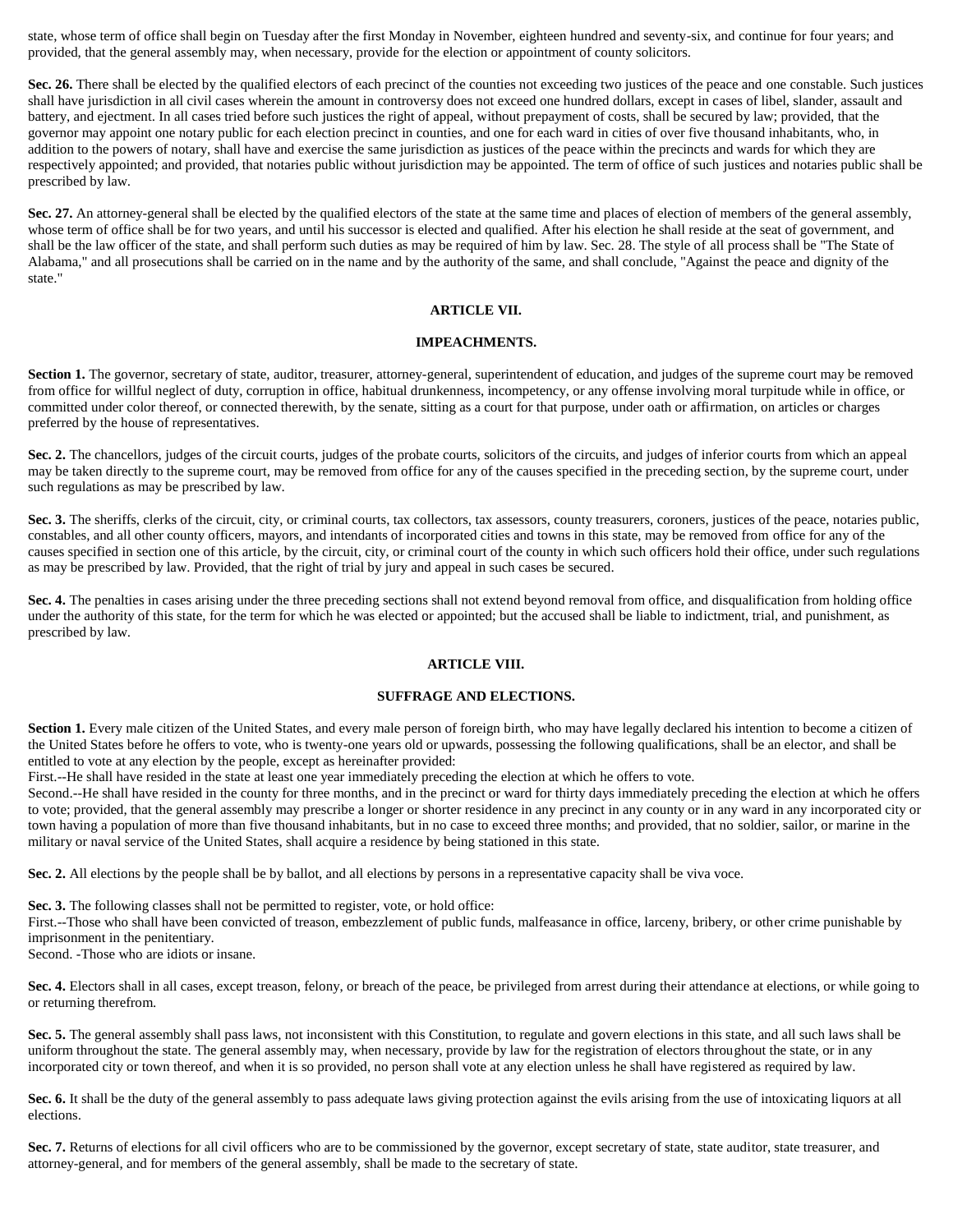#### **ARTICLE IX.**

#### **REPRESENTATION.**

**Section 1.** The whole number of senators shall be not less than one-fourth or more than one-third the whole number of representatives.

Sec. 2. The house of representatives shall consist of not more than one hundred members, who shall be apportioned by the general assembly among the several counties of the state, according to the number of inhabitants in them, respectively, as ascertained by the decennial census of the United States for the year eighteen hundred and eighty; which apportionment, when made, shall not be subject to alteration until the first session of the general assembly after the next decennial census of the United States shall have been taken.

Sec. 3. It shall be the duty of the general assembly, at its first session after the taking of the decennial census of the United States in the year eighteen hundred and eighty, and after each subsequent decennial census, to fix by law the number of representatives, and apportion them among the several counties of the state; provided, that each county shall be entitled to at least one representative.

Sec. 4. It shall be the duty of the general assembly, at its first session after the taking of the decennial census of the United States in the year eighteen hundred and eighty, and after each subsequent decennial census, to fix by law the number of senators, and to divide the state into as many senatorial districts as there are senators, which districts shall be as nearly equal to each other in the number of inhabitants as may be, and each shall be entitled to one senator, and no more; and which districts, when formed, shall not be changed until the next apportioning session of the general assembly after the next decennial census of the United States shall have been taken. No county shall be divided between two districts, and no district shall be made of two or more counties not contiguous to each other.

Sec. 5. Should the decennial census of the United States, from any cause, not be taken, or if, when taken, the same as to this state is not full and satisfactory, the general assembly shall have power, at its first session after the time shall have elapsed for the taking of said census, to provide for an enumeration of all the inhabitants of this state, and once in each ten years thereafter, upon which it shall be the duty of the general assembly to make the apportionment of representatives and senators, as provided in this article.

**Sec. 6.** Until the general assembly shall make an apportionment of representatives among the several counties, after the first decennial census of the United States, as herein provided, the counties of Autauga, Baldwin, Bibb, Blount, Calhoun, Chilton, Cherokee, Choctaw, Clarke, Clay, Cleburne, Coffee, Colbert, Conecuh, Coosa, Covington, Crenshaw, Dale, DeKalb, Elmore, Etowah, Escambia, Fayette, Franklin, Geneva, Henry, Lauderdale, Marion, Morgan, Monroe, Marshall, Randolph, Sanford, Shelby, St. Clair, Walker, Washington, and Winston shall each have one representative; the counties of Barbour, Bullock, Butler, Chambers, Greene, Hale, Jackson, Jefferson, Limestone, Lawrence, Lowndes, Lee, Macon, Marengo, Ferry, Pickens, Pike, Russell, Sumter, Talladega, Tallapoosa, Tuscaloosa, and Wilcox shall have each two representatives; the county of Madison shall have three representatives; the counties of Dallas and Montgomery shall have each four representatives; and the county of Mobile shall have five representatives.

**Sec. 7.** Until the general assembly shall divide the state into senatorial districts, as herein provided, the senatorial districts shall be as follows: First district, Lauderdale and Limestone; second district, Colbert and Lawrence; third district, Morgan, Winston, and Blount; fourth district, Madison; fifth district, Marshall, Jackson, and DeKalb; sixth district, Cherokee, Etowah, and St. Clair; seventh district, Calhoun and Cleburne; eighth district, Talladega and Clay; ninth district, Randolph and Chambers; tenth district, Macon and Tallapoosa; eleventh district, Bibb and Tuscaloosa; twelfth district, Franklin, Marion, Fayette, and Sanford; thirteenth district, Walker, Jefferson, and Shelby; fourteenth district, Greene and Pickens; fifteenth district, Coosa, Elmore, and Chilton; sixteenth district, Lowndes and Autauga; seventeenth district, Butler and Conecuh; eighteenth district, Ferry; nineteenth district, Choctaw, Clarke, and Washington; twentieth district, Marengo; twenty-first district, Monroe, Escambia, and Baldwin; twenty-second district, Wilcox; twenty-third district, Henry, Coffee, Dale, Geneva; twenty-fourth district, Barbour; twenty-fifth district, Pike, Crenshaw, and Covington; twenty-sixth district, Bullock; twenty-seventh district, Lee; twenty-eighth district, Montgomery; twenty-ninth district, Russell; thirtieth district, Dallas; thirty-first district, Sumter; thirty-second district, Hale; thirty-third district, Mobile.

### **ARTICLE X.**

### **EXEMPTED PROPERTY.**

Section 1. The personal property of any resident of this state, to the value of one thousand dollars, to be selected by such resident, shall be exempted from sale on execution, or other process of any court, issued for the collection of any debt contracted since the thirteenth day of July, eighteen hundred and sixty-eight, or after the ratification of this Constitution.

Sec. 2. Every homestead, not exceeding eighty acres, and the dwelling and appurtenances thereon, to be selected by the owner thereof, and not in any city, town, or village, or in lieu thereof, at the option of the owner, any lot in the city, town, or village, with the dwelling and appurtenances thereon, owned and occupied by any resident of this state, and not exceeding the value of two thousand dollars, shall be exempted from sale on execution, or any other process from a court, for any debt contracted since the thirteenth day of July, eighteen hundred and sixty-eight, or after the ratification of this Constitution. Such exemption, however, shall not extend to any mortgage lawfully obtained, but such mortgage or other alienation of such homestead, by the owner thereof, if a married man, shall not be valid without the voluntary signature and assent of the wife to the same.

Sec. 3. The homestead of the family, after the death of the owner thereof shall be exempt from the payment of any debts contracted since the thirteenth day of July, one thousand eight hundred and sixty-eight, or after the ratification of this Constitution, in all cases, during the minority of the children.

Sec. 4. The provisions of sections one and two of this article shall not be so construed as to prevent a laborer's lien for work done and performed for the person claiming such exemption, or a mechanic's lien for work done on the premises.

Sec. 5. If the owner of a homestead die, leaving a widow, but no children, such homestead shall be exempt, and the rents and profits thereof shall inure to her benefit.

**Sec. 6.** The real and personal property of any female in this state, acquired before marriage, and all property, real and personal, to which she may afterwards be entitled by gift, grant, inheritance, or devise, shall be and remain the separate estate and property of such female, and shall not be liable for any debts, obligations, and engagements of her husband, and may be devised or bequeathed by her, the same as if she were a femme sole.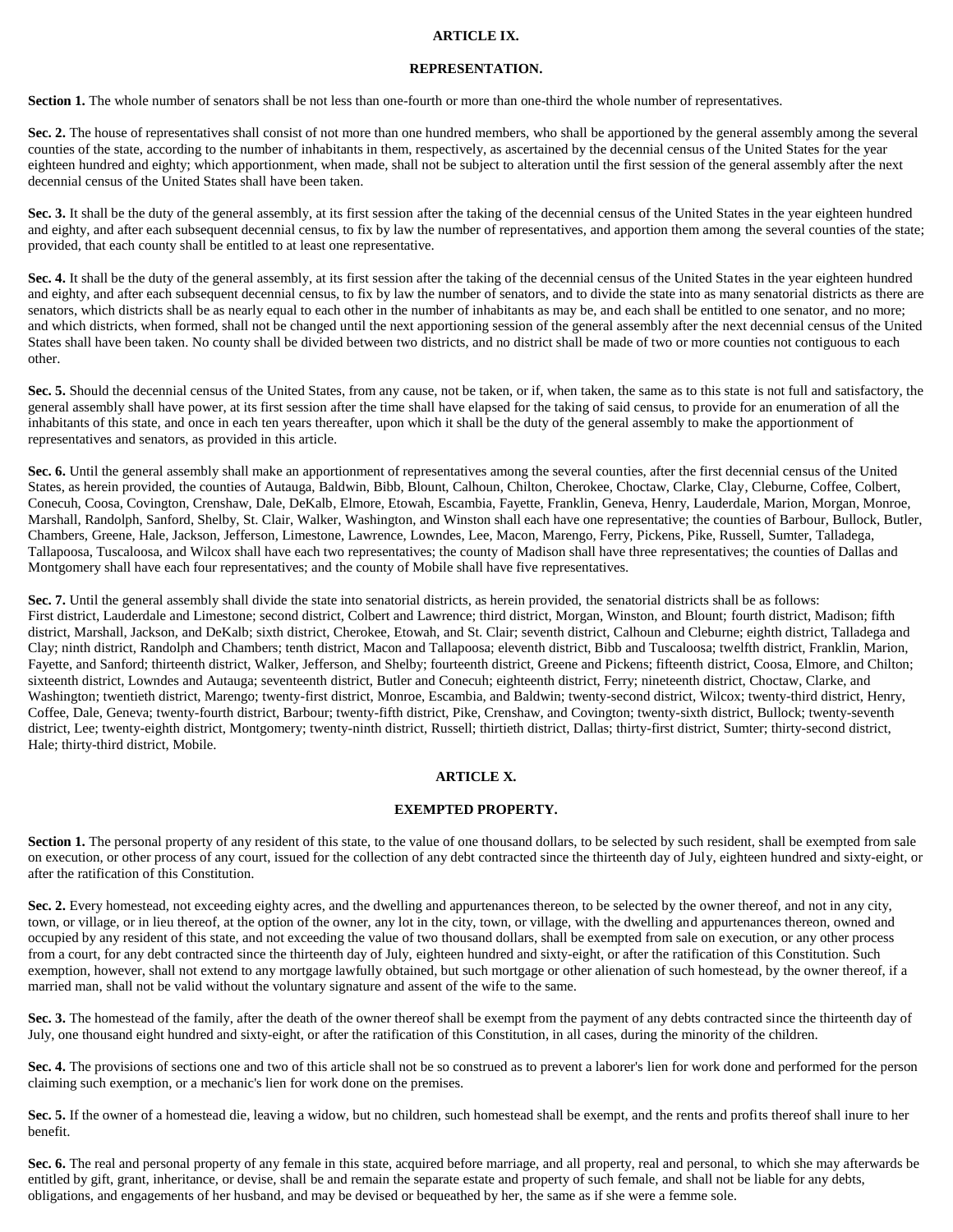Sec. 7. The right of exemptions hereinbefore secured may be waived by an instrument in writing, and when such waiver relates to realty, the instrument must be signed by both the husband and the wife, and attested by one witness.

## **ARTICLE XI.**

### **TAXATION.**

Section 1. All taxes levied on property in this state shall be assessed in exact proportion to the value of such property; provided, however, the general assembly may levy a poll-tax, not to exceed one dollar and fifty cents on each poll, which shall be applied exclusively in aid of the public school fund in the county so paying the same.

**Sec. 2.** No power to levy taxes shall be delegated to individuals or private corporations.

Sec. 3. After the ratification of this Constitution, no new debt shall be created against, or incurred by, this state, or its authority, except to repel invasion or suppress insurrection, and then only by a concurrence of two-thirds of the members of each house of the general assembly, and the vote shall be taken by yeas and nays and entered on the journals; and any act creating or incurring any new debt against this state, except as herein provided for, shall be absolutely void; provided, the governor may be authorized to negotiate temporary loans, never to exceed one hundred thousand dollars, to meet deficiencies in the treasury; and until the same is paid, no new loan shall be negotiated; provided, further, that this section shall not be so construed as to prevent the issuance of bonds in adjustment of existing state indebtedness.

Sec. 4. The general assembly shall not have the power to levy, in any one year, a greater rate of taxation than three-fourths of one per centum on the value of the taxable property within this state.

Sec. 5. No county in this state shall be authorized to levy a larger rate of taxation, in any one year, on the value of the taxable property therein, than one-half of one per centum; provided, that to pay debts existing at the ratification of this Constitution, an additional rate of one-fourth of one per centum may be levied and collected which shall be exclusively appropriated to the payment of such debts or the interest thereon; provided, further, that to pay any debt or liability now existing against any county, incurred for the erection of the necessary public buildings or other ordinary county purposes, or that may hereafter be created for the erection of necessary public buildings or bridges, any county may levy and collect such special taxes as may have been or may hereafter be authorized by law, which taxes so levied and collected shall be applied exclusively to the purposes for which the same were so levied and collected.

Sec. 6. The property of private corporations, associations, and individuals of this state, shall forever be taxed at the same rate; provided, this section shall not apply to institutions or enterprises devoted exclusively to religious, educational, or charitable purposes.

Sec. 7. No city, town, or other municipal corporation other than provided for in this article, shall levy or collect a larger rate of taxation, in any one year, on the property thereof, than one-half of one per centum of the value of such property, as assessed for state taxation during the preceding year; provided, that for the payment of debts existing at the time of the ratification of this Constitution and the interest thereon, an additional rate of one per centum may be collected, to be applied exclusively to such indebtedness; and provided, this section shall not apply to the city of Mobile, which city may, until the first day of January, one thousand eight hundred and seventy-nine, levy a tax not to exceed the rate of one per centum, and from and after that time a tax not to exceed the rate of threefourths of one per centum, to pay expenses of the city government, and may also, until the first day of January, one thousand eight hundred and seventy-nine, levy a tax not to exceed the rate of one per centum, and from and after that time, a tax not to exceed the rate of three-fourths one per centum, to pay existing indebtedness of said city, and the interest thereon.

Sec. 8. At the first session of the general assembly after the ratification of this Constitution, the salaries of the following officers shall be reduced at least twenty-five per centum, viz.: governor, secretary of state, state auditor, state treasurer, attorney-general, superintendent of education, judges of the supreme and circuit courts, and chancellors; and after said reduction, the general assembly shall not have the power to increase the same, except by a vote of a majority of all the members elected to each house, taken by yeas and nays, and entered on the journals; provided, this section shall not apply to any of said officers now in office.

**Sec. 9.** The general assembly shall not have the power to require the counties or other municipal corporations to pay any charges which are now payable out of the state treasury.

### **ARTICLE XII.**

### **MILITIA.**

Section 1. All able-bodied male inhabitants of this state, between the ages of eighteen years and forty-five years, who are citizens of the United States, or have declared their intention to become such citizens, shall be liable to military duty in the militia of the state.

**Sec. 2.** The general assembly, in providing for the organization, equipment, and discipline of the militia, shall conform as nearly as practicable to the regulations for the government of the armies of the United States.

Sec. 3. Each company and regiment shall elect its own company and regimental officers; but if any company or regiment shall neglect to elect such officers within the time prescribed by law, they may be appointed by the governor.

Sec. 4. Volunteer organizations of infantry, cavalry, and artillery may be formed in such manner, and under such restrictions, and with such privileges, as may be provided by law.

Sec. 5. The militia and volunteer forces shall, in all cases, except treason, felony, and breach of the peace, be privileged from arrest during their attendance at musters, parades, and elections, and in going to and returning from the same.

Sec. 6. The governor shall, except as otherwise provided herein, be commander-in-chief of the militia and volunteer forces of the state, except when in the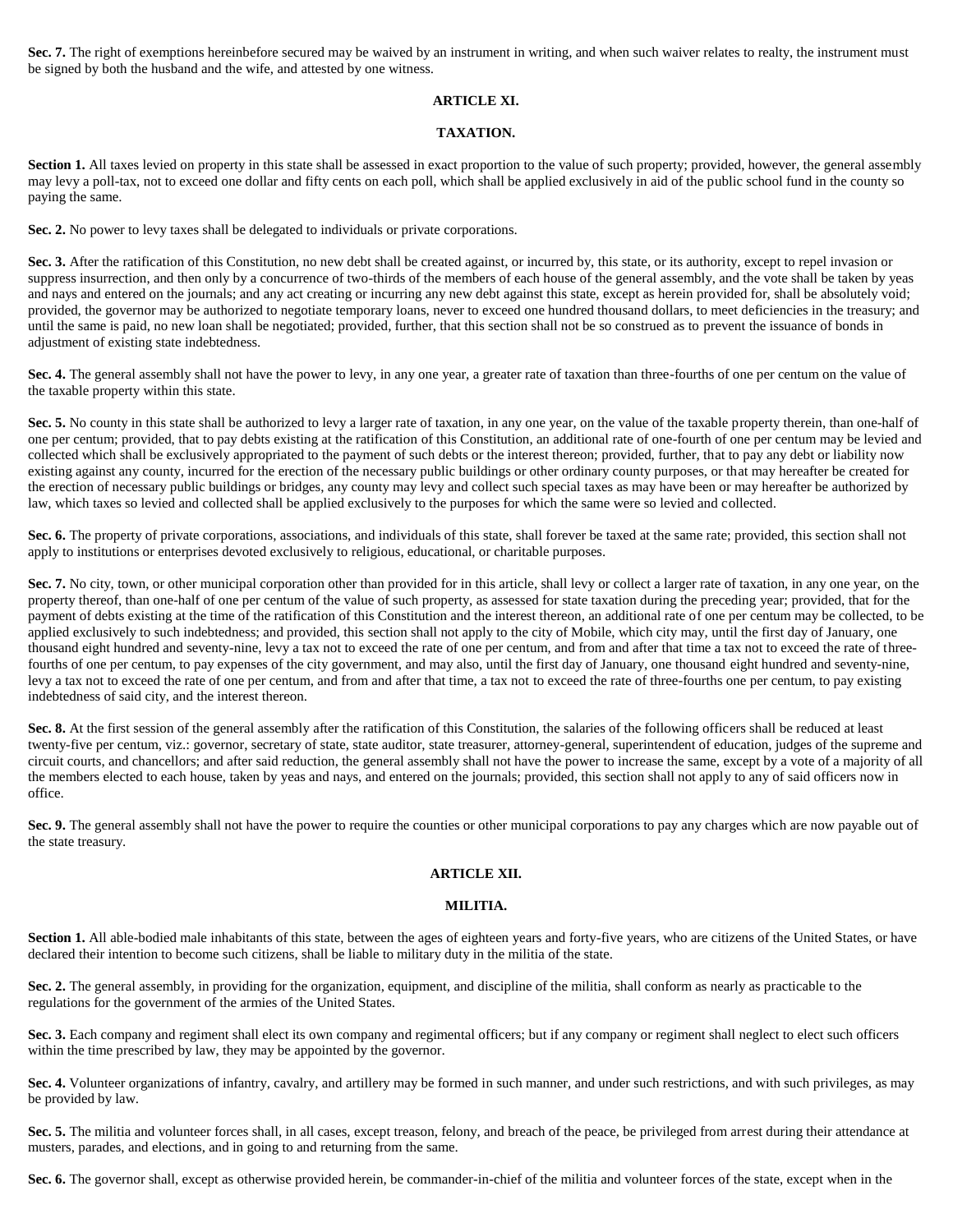service of the United States, and shall, with the advice and consent of the senate, appoint all general officers, whose terms of office shall be for four years. The governor, the generals, and regimental and battalion commanders shall appoint their own staffs, as may be provided by law.

Sec. 7. The general assembly shall provide for the safe keeping of the arms, ammunition, and accoutrements, military records, banners, and relics of the state.

Sec. 8. The officers and men of the militia and volunteer forces shall not be entitled to, or receive any pay, rations, or emoluments, when not in active service.

### **ARTICLE XIII.**

### **EDUCATION.**

Section 1. The general assembly shall establish, organize, and maintain a system of public schools throughout the state, for the equal benefit of the children thereof between the ages of seven and twenty-one years; but separate schools shall be provided for the children of citizens of African descent.

Sec. 2. The principal of all funds arising from the sale or other disposition of lands or other property, which has been or may hereafter be granted or intrusted to this state, or given by the United States, for educational purposes, shall be preserved inviolate and undiminished; and the income arising therefrom shall be faithfully applied to the specific objects of the original grants or appropriations.

**Sec. 3.** All lands or other property given by individuals, or appropriated by the state for educational purposes, and all estates of deceased persons who die without leaving a will or heir, shall be faithfully applied to the maintenance of the public schools.

Sec. 4. The general assembly shall also provide for the levying and collection of an annual poll tax, not to exceed one dollar and fifty cents on each poll, which shall be applied to the support of the public schools in the counties in which it is levied and collected.

**Sec. 5.** The income arising from the sixteenth section trust fund, the surplus revenue fund, until it is called for by the United States government, and the funds enumerated in sections three and four of this article, with such other moneys, to be not less than one hundred thousand dollars per annum, as the general assembly shall provide by taxation or otherwise, shall be applied to the support and maintenance of the public schools; and it shall be the duty of the general assembly to increase, from time to time, the public school fund, as the condition of the treasury and the resources of the state will admit.

**Sec. 6.** Not more than four per cent of all moneys raised, or which may hereafter be appropriated for the support of public schools, shall be used or expended otherwise than for the payment of teachers employed in such schools; provided, that the general assembly may, by a vote of two-thirds of each house, suspend the operation of this section.

**Sec. 7.** The supervision of the public schools shall be vested in a superintendent of education, whose powers, duties, term of office, and compensation shall be fixed by law. The superintendent of education shall be elected by the qualified voters of the state in such manner, and at such time, as shall be provided by law.

Sec. 8. No money raised for the support of the public schools of the state shall be appropriated to, or used for, the support of any sectarian or denominational school.

Sec. 9. The State University and the Agricultural and Mechanical College shall each be under the management and control of a board of trustees. The board for the university shall consist of two members from the congressional district in which the university is located, and one from each of the other congressional districts in the state. The board for the Agricultural and Mechanical College shall consist of two members from the congressional district in which the college is located, and one from each of the other congressional districts in the state. Said trustees shall be appointed by the governor, by and with the advice and consent of the senate, and shall hold office for a term of six years, and until their successors shall be appointed and qualified. After the first appointment each board shall be divided into three classes, as nearly equal as may be. The seats of the first class shall be vacated at the expiration of two years, and those of the second class in four years, and those of the third class at the end of six years, from the date of appointment, so that one-third may be chosen biennially. No trustee shall receive any pay or emolument, other than his actual expenses incurred in the discharge of his duties as such. The governor shall be ex officio president, and the superintendent of education ex officio a member of each of said boards of trustees.

**Sec. 10.** The general assembly shall have no power to change the location of the State University, or the Agricultural and Mechanical College, as now established by law, except upon a vote of two-thirds of the members of the general assembly, taken by yeas and nays, and entered upon the journals.

**Sec. 11.** The provisions of this article, and of any act of the general assembly, passed in pursuance thereof, to establish, organize, and maintain a system of public schools throughout the state, shall apply to Mobile county only so far as to authorize and require the authorities designated by law to draw the portion of the funds to which said county will be entitled for school purposes, and to make reports to the superintendent of education, as may be prescribed by law. And all special incomes and powers of taxation, as now authorized by law for the benefit of public schools in said county, shall remain undisturbed until otherwise provided by the general assembly; provided, that separate schools for each race shall always be maintained by said school authorities.

### **ARTICLE XIV.**

### **CORPORATIONS.**

### **Private Corporations.**

Section 1. Corporations may be formed under general laws, but shall not be created by special act, except for municipal, manufacturing, mining, immigration, industrial, and educational purposes, or for constructing canals, or improving navigable rivers and harbors of this state, and in cases where, in the judgment of the general assembly, the objects of the corporation can not be attained under general laws. All general laws and special acts passed pursuant to this section may be altered, amended, or repealed.

**Sec. 2.** All existing charters or grants of special or exclusive privileges, under which a bona fide organization shall not have taken place and business been commenced in good faith, at the time of the ratification of this Constitution, shall thereafter have no validity.

Sec. 3. The general assembly shall not remit the forfeiture of the charter of any corporation now existing, or alter or amend the same, or pass, any general or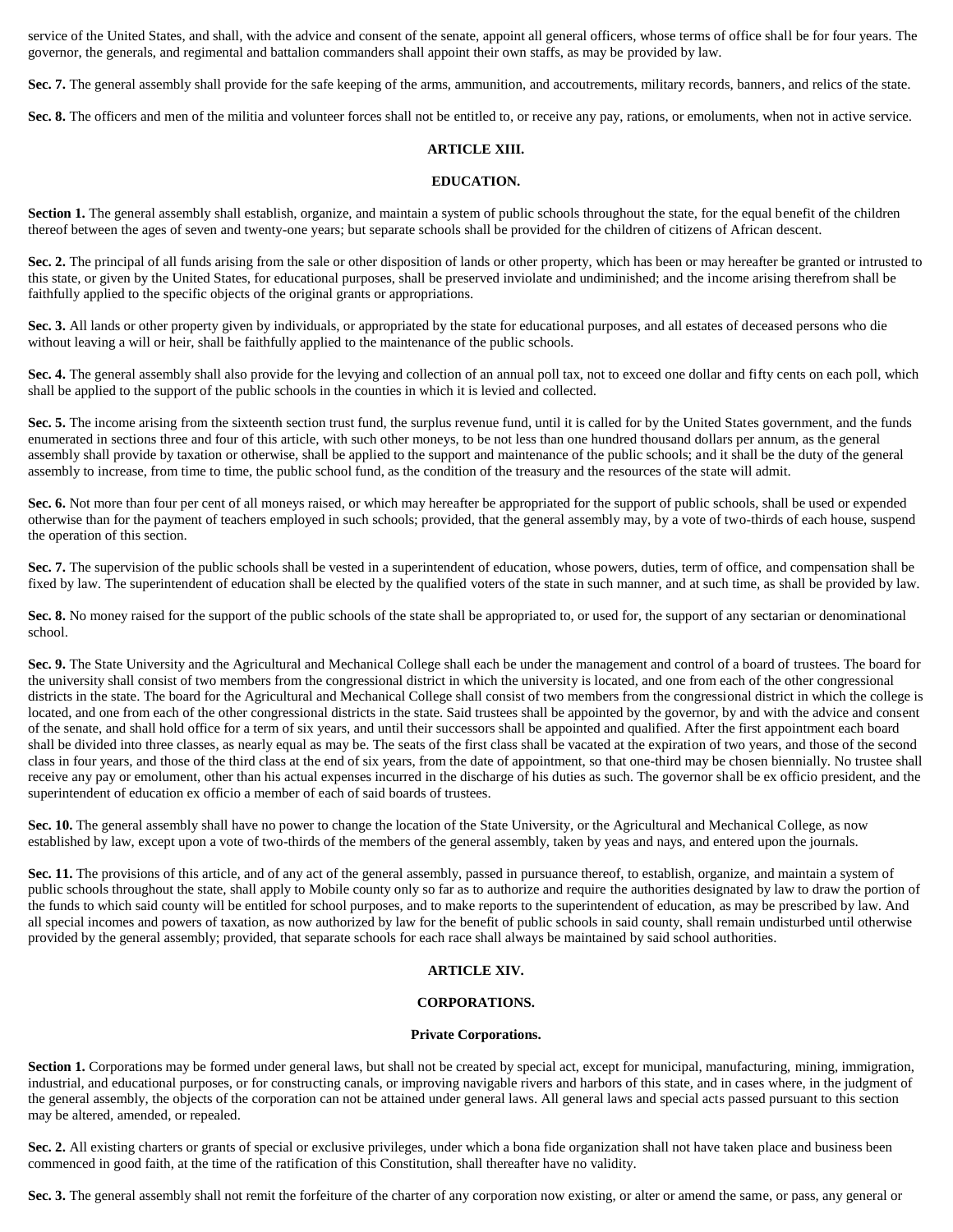special law for the benefit of such corporation, other than in execution of a trust created by law or by contract, except upon the condition that such corporation shall thereafter hold its charter subject to the provisions of this Constitution.

**Sec. 4.** No foreign corporation shall do any business in this state without having at least one known place of business and an authorized agent or agents therein; and such corporation may be sued in any county where it does business by service of process upon an agent anywhere in this state.

**Sec. 5.** No corporation shall engage in any business other than that expressly authorized in its charter.

**Sec. 6.** No corporation shall issue stock or bonds except for money, labor done, or money or property actually received; and all fictitious increase of stock or indebtedness shall be void. The stock and bonded indebtedness of corporations shall not be increased, except in pursuance of general laws, nor without the consent of the persons holding the larger amount in value of stock, first obtained at a meeting to be held after thirty days' notice given in pursuance of law.

**Sec. 7.** Municipal and other corporations and individuals invested with the privilege of taking private property for public use, shall make just compensation for the property taken, injured, or destroyed by the construction or enlargement of its works, highways, or improvements, which compensation shall be paid before such taking, injury, or destruction. The general assembly is hereby prohibited from depriving any person of an appeal from any preliminary assessment of damages against any such corporations or individuals made by viewers, or otherwise; and the amount of such damages in all cases of appeal shall, on the demand of either party, be determined by a jury according to law.

**Sec. 8.** Dues from private corporations shall be secured by such means as may be prescribed by law; but in no case shall any stockholder be individually liable otherwise than for the unpaid stock owned by him or her.

**Sec. 9.** No corporation shall issue preferred stock without the consent of the owners of two-thirds of the stock of said corporation.

Sec. 10. The general assembly shall have the power to alter, revoke, or amend any charter of incorporation now existing, and revocable at the ratification of this Constitution, or any that may hereafter be created, whenever, in their opinion, it may be injurious to the citizens of the state; in such manner, however, that no injustice shall be done to the corporators. No law hereafter enacted shall create, renew, or extend the charter of more than one corporation.

Sec. 11. Any association or corporation organized for the purpose, or any individual, shall have the right to construct and maintain lines of telegraph within this state, and connect the same with other lines; and the general assembly shall, by general law of uniform operation, provide reasonable regulations to give full effect to this section. No telegraph company shall consolidate with or hold a controlling interest in the stock or bonds of any other telegraph company owning a competing line, or acquire, by purchase or otherwise, any other competing line of telegraph.

**Sec. 12.** All corporations shall have the right to sue, and shall be subject to be sued in all courts, in like cases as natural persons.

Sec. 13. The term "corporation," as used in this article, shall be construed to include all joint stock companies, or any associations having any of the powers or privileges of corporations, not possessed by individuals or partnerships.

#### **Banks and Banking.**

**Sec. 14.** The general assembly shall not have the power to establish or incorporate any bank or banking company, or moneyed institution, for the purpose of issuing bills of credit, or bills payable to order or bearer, except under the conditions prescribed in this Constitution.

Sec. 15. No banks shall be established otherwise than under a general banking law, nor otherwise than upon a specie basis. Sec. 16. All bills or notes issued as money shall be at all times redeemable in gold or silver, and no law shall be passed sanctioning, directly or indirectly, the suspension by any bank or banking company of specie payment.

Sec. 17. Holders of bank notes, and depositors who have not stipulated for interest, shall, for such notes and deposits, be entitled, in case of insolvency, to the preference of payment over all other creditors.

**Sec. 18.** Every bank or banking company shall be required to cease all banking operations within twenty years from the time of its organization (unless the general assembly shall extend the time), and promptly thereafter close its business; but shall have corporate capacity to sue and shall be liable to suit, until its affairs and liabilities are fully closed.

**Sec. 19.** No bank shall receive, directly or indirectly, a greater rate of interest than shall be allowed by law to individuals for lending money.

**Sec. 20.** The state shall not be a stockholder in any bank, nor shall the credit of the state ever be given or loaned to any banking company, association, or corporation.

### **Railroads and Canals.**

**Sec. 21.** All railroads and canals shall be public highways, and all railroad and canal companies shall be common carriers. Any association or corporation organized for the purpose shall have the right to construct and operate a railroad between any points in this state, and to connect, at the state line, with railroads of other states. Every railroad company shall have the right with its road to intersect, connect with, or cross any other railroad, and shall receive and transport, each, the other's freight, passengers, and cars, loaded or empty, without delay or discrimination.

Sec. 22. The general assembly shall pass laws to correct abuses and prevent unjust discrimination and extortion in the rates of freights and passenger tariffs on railroads, canals, and rivers in this state.

Sec. 23. No railroad or other transportation company shall grant free passes, or sell tickets or passes at a discount other than as sold to the public generally, to any member of the general assembly, or to any person holding office under this state or the United States.

**Sec. 24.** No street passenger railway shall be constructed within the limits of any city or town without the consent of its local authorities.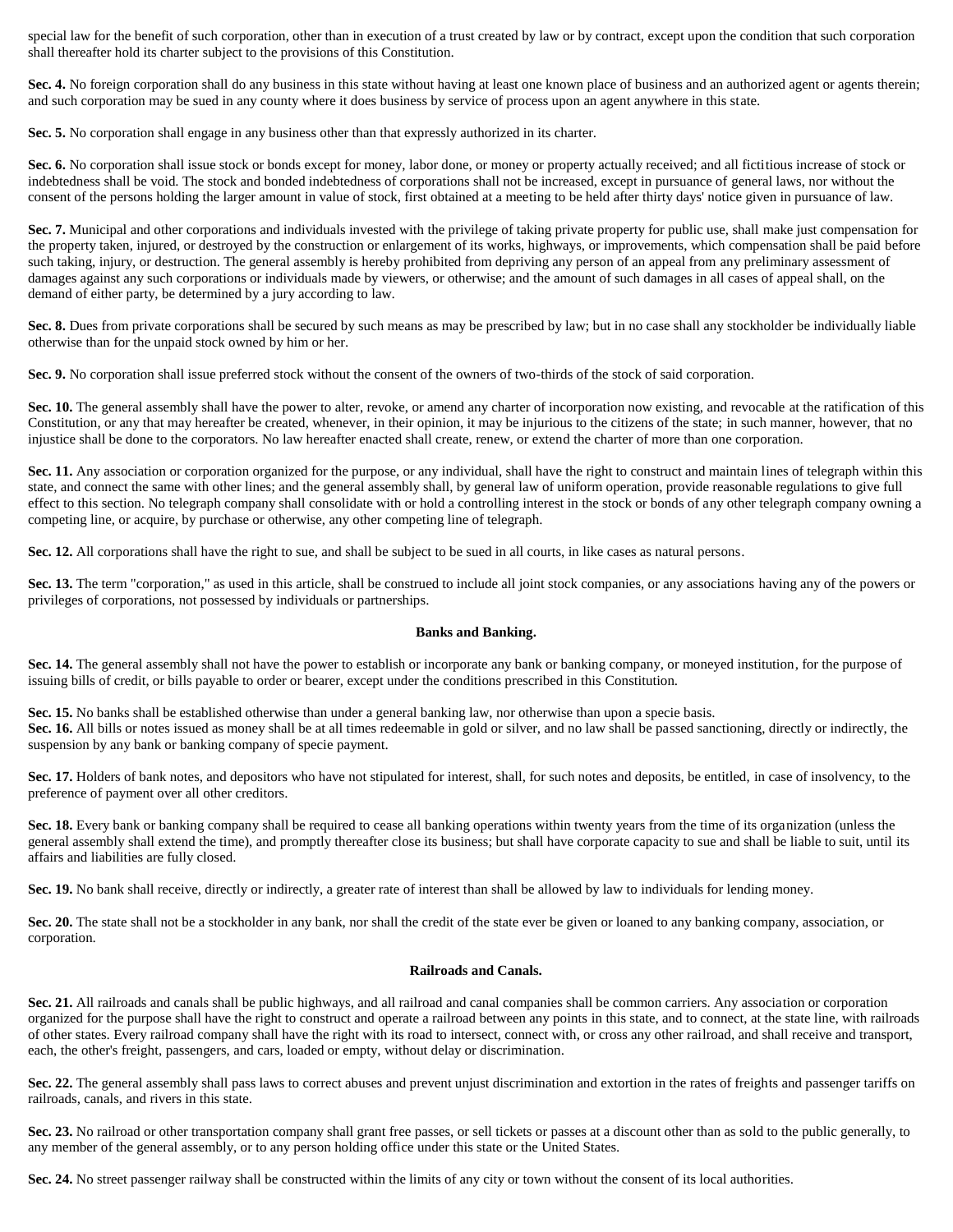**Sec. 25.** No railroad, canal, or other transportation company, in existence at the time of the ratification of this Constitution, shall have the benefit of any future legislation by general or special laws, other than in execution of a trust created by law, or by contract, except on the condition of complete acceptance of ail the provisions of this article.

## **ARTICLE XV.**

#### **OATH OF OFFICE.**

Section 1. All members of the general assembly, and all officers, executive and judicial, before they enter upon the execution of the duties of their respective offices, shall take the following oath or affirmation, to wit:

"I,.........., solemnly swear (or affirm, as the case may be) that I will support the Constitution of the United States, and the Constitution of the State of Alabama, so long as I continue a citizen thereof; and that I will faithfully and honestly discharge the duties of the office upon which I am about to enter, to the best of my ability. So help me God."

Which oath may be administered by the presiding officer of either house of the general assembly, or by any officer authorized by law to administer an oath.

#### **ARTICLE XVI.**

#### **MISCELLANEOUS PROVISIONS.**

Section 1. No person holding an office of profit under the United States, except postmasters whose annual salary does not exceed two hundred dollars, shall, during his continuance in such office, hold any office of profit under this state; nor shall any person hold two offices of profit at one and the same time under this state, except justices of the peace, constables, notaries public, and commissioners of deeds.

**Sec. 2.** It is made the duty of the general assembly to enact all laws necessary to give effect to the provisions of this Constitution.

#### **ARTICLE XVII.**

### **MODE OF AMENDING THE CONSTITUTION.**

Section 1. The general assembly may, whenever two-thirds of each house shall deem it necessary, propose amendments to this Constitution, which, having been read on three several days in each house, shall be duly published in such manner as the general assembly may direct, at least three months before the next general election for representatives, for the consideration of the people; and it shall be the duty of the several returning officers, at the next general election which shall be held for representatives, to open a poll for the vote of the qualified electors on the proposed amendments, and to make return of said vote to the secretary of state; and, if it shall thereupon appear that a majority of all qualified electors of the state, who voted at said election, voted in favor of the proposed amendments, said amendments shall be valid, to all intents and purposes, as parts of this Constitution; and the result of such election shall be made known by proclamation of the governor.

**Sec. 2.** No convention shall hereafter be held for the purpose of altering or amending the Constitution of this state, unless the question of convention or no convention shall first be submitted to a vote of all the electors of the state, and approved by a majority of those voting at said election.

#### **SCHEDULE**

In order that no injury or inconvenience may arise from the alterations and amendments made by this Constitution to the existing Constitution of this state, and to carry this Constitution into effect, it is hereby ordained and declared-

- 1. That all laws in force at the ratification of this Constitution, and not inconsistent therewith, shall remain in full force, until altered or repealed by the general assembly; and all rights, actions, prosecutions, claims, and contracts of this state, counties, individuals, or bodies corporate, not inconsistent with this Constitution, shall continue to be as valid as if this Constitution had not been ratified.
- 2. That all bonds executed by or to any officer of this state, all recognizances, obligations, and all other instruments executed to this state, or any subdivision or municipality thereof, before the ratification of this Constitution, and all fines, taxes, penalties, and forfeitures due and owing to this state, or any subdivision, or to any municipality thereof; and all writs, suits, prosecutions, claims and causes of action, except as herein otherwise provided, shall continue and remain unaffected by the ratification of this Constitution. All indictments which may have been found, or which may hereafter be found, for any crime or offense committed before the ratification of this Constitution, shall be proceeded upon in the same manner as if this Constitution had not been ratified.
- 3. That all the executive and judicial officers, and all other officers in this state, who shall have been elected at the election held in this state, on third day of November, eighteen hundred and seventy-four, or who may have been appointed since that time, and all members of the present general assembly, and all that may hereafter be elected members of the present general assembly, and all other officers holding office at the time of the ratification of this Constitution, except such as hold office under any act of the general assembly, shall continue in office and exercise the duties thereof until their respective terms shall expire, as provided by the present Constitution and laws of this state.
- 4. This Constitution shall be submitted to the qualified electors of this state for ratification or rejection, as authorized and required by an act of the general assembly of this state, entitled "An act to provide for the calling of a convention to revise and amend the Constitution of this state," approved nineteenth day of March, anno domini eighteen hundred and seventy-five.
- 5. If at said election the said Constitution shall be found to have been ratified by a majority of all the qualified electors voting at said election, the said new Constitution, so ratified, shall go into effect as the new Constitution of the State of Alabama within the time stated in the proclamation of the governor, and shall thereafter be binding and obligatory as such upon all the people of this state, according to the provisions of said act, approved nineteenth day of March, anno domini eighteen hundred and seventy-five.
- 6. That instead of the publication as required by section twelve of said act, the governor of the state is hereby authorized to take such steps as will give general publicity and circulation to this Constitution in as economical manner as practicable.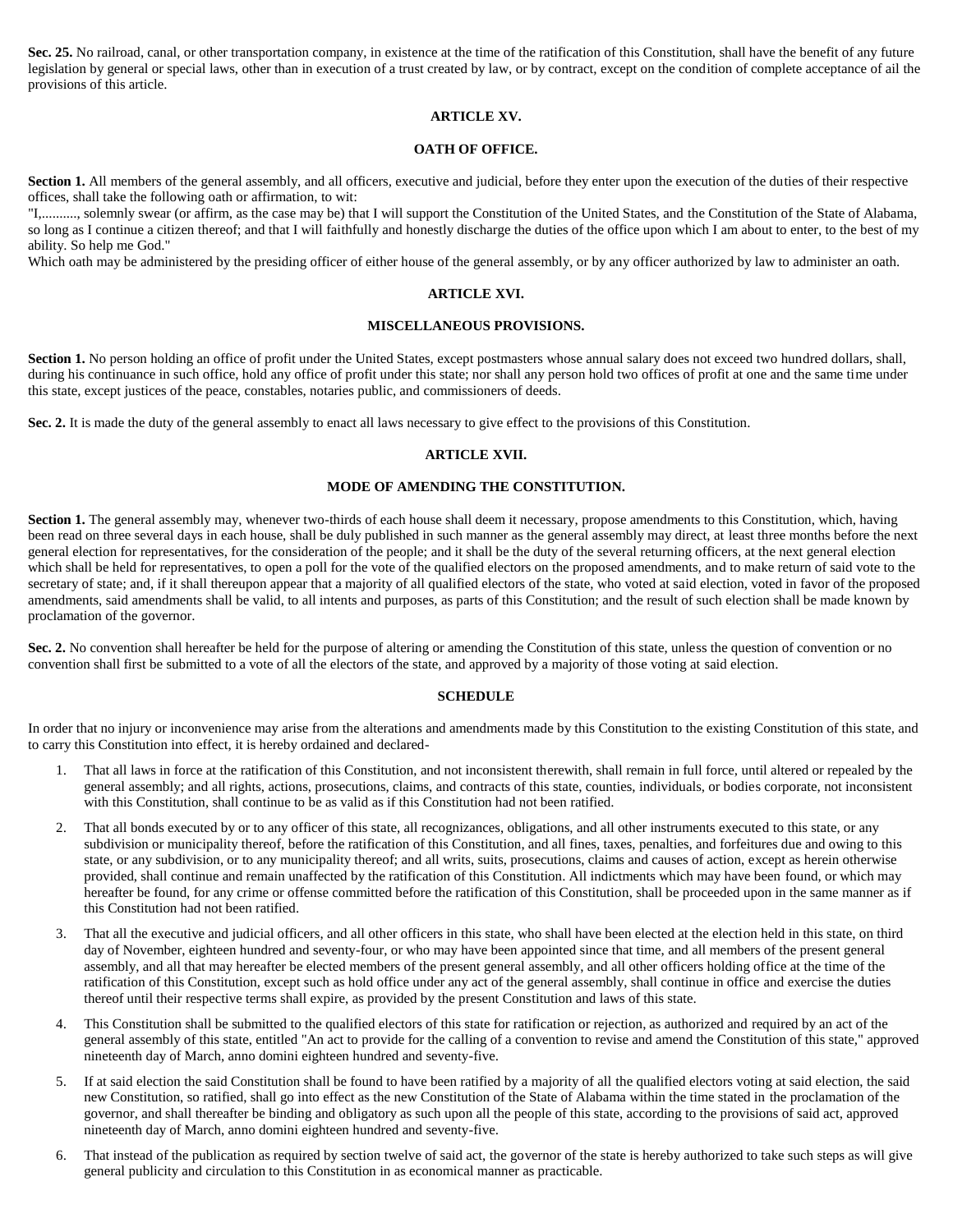- 7. That all laws requiring an enumeration of the inhabitants of this state during the year eighteen hundred and seventy-five are hereby avoided.
- 8. That the board of education of this state is hereby abolished.
- 9. The salaries of the executive and judicial, and all other officers of this state who may be holding office at the time of the ratification of this Constitution, and the pay of the present members of the general assembly, shall not be affected by the provisions of this Constitution.

LEROY POPE WALKER, President. JOHN F. BURNS, J. H. WHITE, SUMPTER LEA, WM. A. SMITH, R. A. MCCLELLAN, E. D. WILLETT, RUFUS W. COBB, JOHN W. INZER, WM. G. LITTLE, JR., W. GARRETT, JOHN MANASCO, LEWIS M. STONE, WILEY COLEMAN, ANDREW C. HARGROVE, EVAN G. RICHARDS, HENRY W. LAIRD, WM. J. O'BANNON, GEO. S. GULLETT, GEO. W. DELBRIDGE, ANDREW J. INGLE, FRANK A. NISBET, JOHN GAMBLE, ISAAC H. PARKS, HENRY C. LEA, JOEL D. MURPHREE, J.B.KELLY, J. N. SWAN, F. W. SYKES, E. H. MOREN WM. C. OATES, STEPHEN C. ALLGOOD, SAMUEL J. BOLLING, LEROY BREWER, JOHN T. HEFLIN, JULIUS G. ROBINSON, SAMUEL FORWOOD, JOHN GREEN, ROBERT A. LONG, CHARLES C. LANGDON, F. S. LYON, HENRY A. WOOLF, WM. M. HAMES, THOS. J. BURTON, B. F. JOHNSON, ALBURTO MARTIN, R. C. TORREY, M. T. AKERS, ALBERT W. PLOWMAN, WM. A. MUSGROVE, JAMES D. MEADOWS, W. J. SAMFORD, GEO. P. HARRISON, JR., JOHN D. RATHER, CEPHAS B. TAYLOR, BENJ. F. WEATHERS, MICAJAH L. DAVIS, J. W. JONES, JOHN S. DICKINSON, WM. BURGESS, P. M. CALLOWAY, JOHN P. RALLS, M. D., WM. S. MUDD, JOHN A. FOSTER, JAMES L. PUGH, JOS. E. P. FLOURNOY, JOHN D. HUDSON,